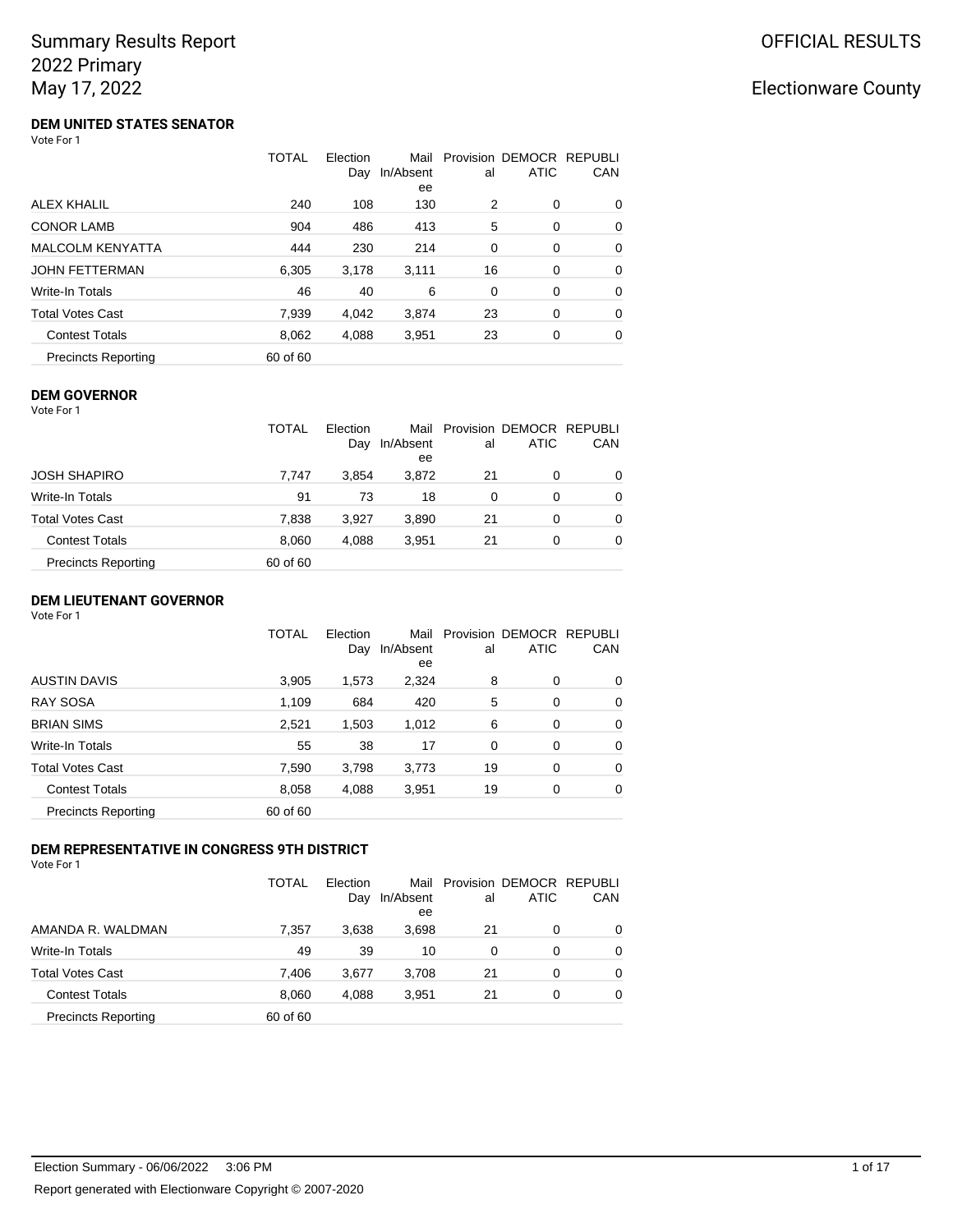### **DEM SENATOR IN THE GENERAL ASSEMBLY 48TH DISTRICT** Vote For 1

|                            | TOTAL    | Election<br>Day | Mail<br>In/Absent<br>ee | al | Provision DEMOCR REPUBLI<br>ATIC | CAN |
|----------------------------|----------|-----------------|-------------------------|----|----------------------------------|-----|
| <b>CALVIN CLEMENTS</b>     | 7.506    | 3.770           | 3.715                   | 21 | 0                                | 0   |
| Write-In Totals            | 75       | 55              | 20                      | 0  | 0                                | 0   |
| <b>Total Votes Cast</b>    | 7,581    | 3.825           | 3,735                   | 21 | 0                                | 0   |
| <b>Contest Totals</b>      | 8.060    | 4.088           | 3.951                   | 21 | 0                                | 0   |
| <b>Precincts Reporting</b> | 60 of 60 |                 |                         |    |                                  |     |

### **DEM REPRESENTATIVE IN THE GENERAL ASSEMBLY 101ST**

Vote For 1

|                            | TOTAL    | <b>Flection</b><br>Day | Mail<br>In/Absent<br>ee | al | Provision DEMOCR REPUBLI<br><b>ATIC</b> | CAN      |
|----------------------------|----------|------------------------|-------------------------|----|-----------------------------------------|----------|
| <b>CATHERINE MILLER</b>    | 3.494    | 1.678                  | 1.807                   | 9  | 0                                       | 0        |
| <b>Write-In Totals</b>     | 24       | 19                     | 5                       | 0  | 0                                       | 0        |
| <b>Total Votes Cast</b>    | 3.518    | 1.697                  | 1,812                   | 9  | 0                                       | $\Omega$ |
| <b>Contest Totals</b>      | 3.751    | 1.836                  | 1,906                   | 9  | 0                                       | 0        |
| <b>Precincts Reporting</b> | 28 of 28 |                        |                         |    |                                         |          |

### **DEM REPRESENTATIVE IN THE GENERAL ASSEMBLY 102ND**

Vote For 1

|                            | <b>TOTAL</b> | Election<br>Day | Mail<br>In/Absent<br>ee | al | Provision DEMOCR REPUBLI<br>ATIC | CAN |
|----------------------------|--------------|-----------------|-------------------------|----|----------------------------------|-----|
| LAURA QUICK                | 3.125        | 1,590           | 1,529                   | 6  | 0                                | 0   |
| Write-In Totals            | 16           | 14              | 2                       | 0  | 0                                | 0   |
| <b>Total Votes Cast</b>    | 3.141        | 1.604           | 1,531                   | 6  | 0                                | 0   |
| <b>Contest Totals</b>      | 3.372        | 1.756           | 1,610                   | 6  | $\Omega$                         | 0   |
| <b>Precincts Reporting</b> | 27 of 27     |                 |                         |    |                                  |     |

## **DEM REPRESENTATIVE IN THE GENERAL ASSEMBLY 98TH**

Vote For 1

|                            | TOTAL  | Election<br>Day | In/Absent<br>ee | al | Mail Provision DEMOCR REPUBLI<br>ATIC | CAN      |
|----------------------------|--------|-----------------|-----------------|----|---------------------------------------|----------|
| <b>MARK TEMONS</b>         | 863    | 457             | 403             | 3  | 0                                     | 0        |
| Write-In Totals            | 6      | 4               | 2               | 0  | 0                                     | 0        |
| <b>Total Votes Cast</b>    | 869    | 461             | 405             | 3  | 0                                     | $\Omega$ |
| <b>Contest Totals</b>      | 934    | 496             | 435             | 3  | 0                                     | $\Omega$ |
| <b>Precincts Reporting</b> | 5 of 5 |                 |                 |    |                                       |          |

## Electionware County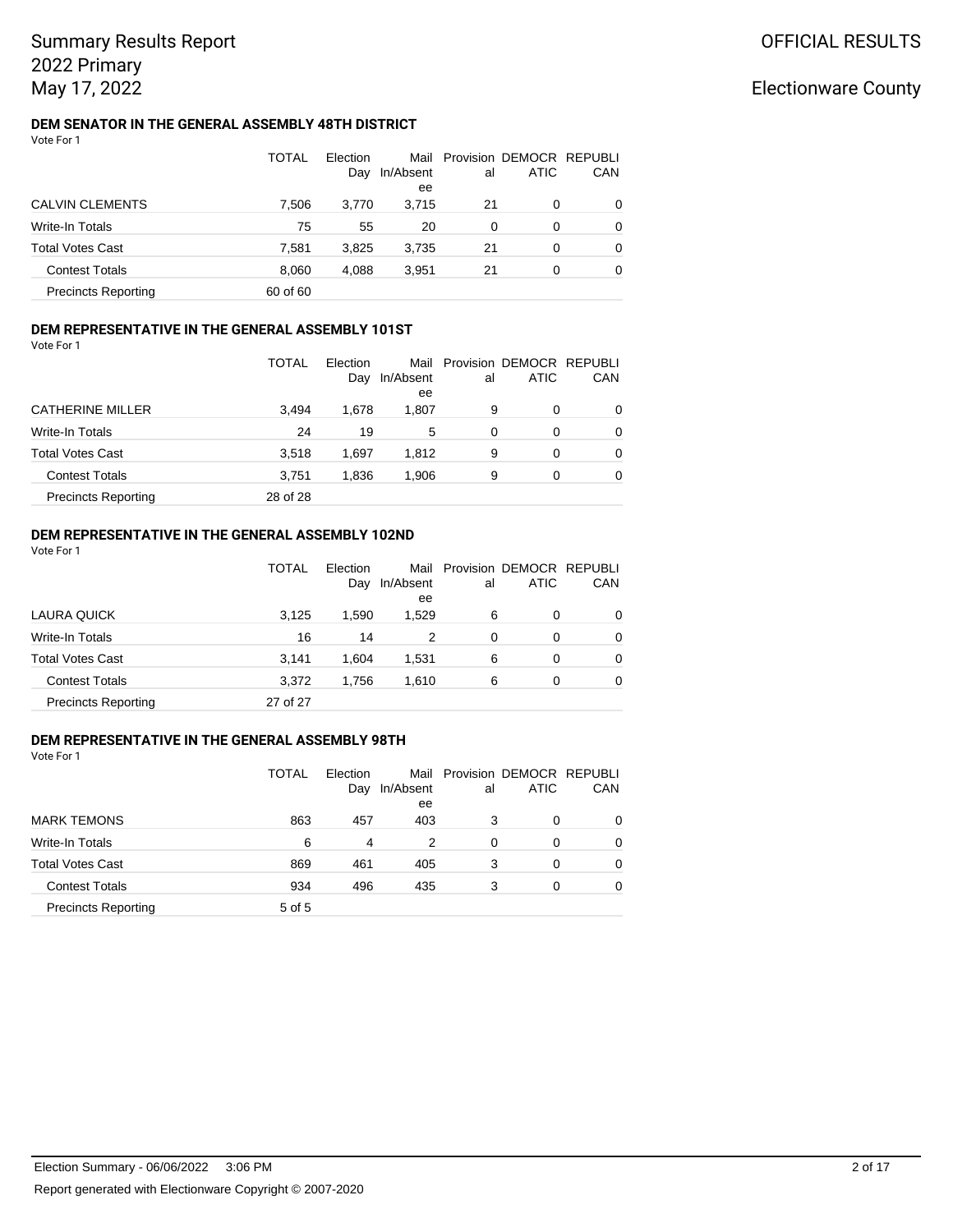### **DEM MEMBER OF THE DEMOCRATIC STATE COMMITTEE** Vote For 2

|                            | <b>TOTAL</b> | Election<br>Day | Mail<br>In/Absent<br>ee | al | Provision DEMOCR REPUBLI<br>ATIC | CAN         |
|----------------------------|--------------|-----------------|-------------------------|----|----------------------------------|-------------|
| LAURA QUICK                | 5,604        | 2,669           | 2,920                   | 15 | 0                                | 0           |
| <b>CALVIN CLEMENTS</b>     | 3,745        | 1,759           | 1,978                   | 8  | 0                                | 0           |
| <b>CORNELL WILSON</b>      | 3,349        | 1,675           | 1,663                   | 11 | 0                                | 0           |
| <b>Write-In Totals</b>     | 57           | 47              | 10                      | 0  | 0                                | 0           |
| <b>Total Votes Cast</b>    | 12,755       | 6,150           | 6,571                   | 34 | 0                                | $\mathbf 0$ |
| <b>Contest Totals</b>      | 16,106       | 8,176           | 7,896                   | 34 | 0                                | 0           |
| <b>Precincts Reporting</b> | 60 of 60     |                 |                         |    |                                  |             |

#### **DEM MEMBER OF THE DEMOCRATIC COUNTY COMMITTEE LEBANON FIRST WARD EAST** Vote For 3

| 1 U L U L U L U            | <b>TOTAL</b> | Election<br>Day | In/Absent<br>ee | al | Mail Provision DEMOCR REPUBLI<br>ATIC | CAN      |
|----------------------------|--------------|-----------------|-----------------|----|---------------------------------------|----------|
| Write-In Totals            | 11           | 10              |                 | 0  | 0                                     | $\Omega$ |
| <b>Total Votes Cast</b>    | 11           | 10              |                 | 0  | 0                                     | $\Omega$ |
| <b>Contest Totals</b>      | 177          | 120             | 57              | 0  | 0                                     | $\Omega$ |
| <b>Precincts Reporting</b> | 1 of 1       |                 |                 |    |                                       |          |

### **DEM MEMBER OF THE DEMOCRATIC COUNTY COMMITTEE LEBANON FIRST WARD MIDDLE** Vote For 3

|                            | <b>TOTAL</b> | <b>Flection</b><br>Day | In/Absent<br>ee | Mail Provision DEMOCR REPUBLI<br>al | ATIC | CAN      |
|----------------------------|--------------|------------------------|-----------------|-------------------------------------|------|----------|
| Write-In Totals            | 4            |                        | 3               | 0                                   |      | 0        |
| <b>Total Votes Cast</b>    | 4            |                        | 3               | 0                                   | O    | 0        |
| <b>Contest Totals</b>      | 75           | 21                     | 54              | 0                                   | 0    | $\Omega$ |
| <b>Precincts Reporting</b> | 1 of 1       |                        |                 |                                     |      |          |

### **DEM MEMBER OF THE DEMOCRATIC COUNTY COMMITTEE LEBANON FIRST WARD WEST**

Vote For 3

|                            | TOTAL  | Election<br>Dav | In/Absent<br>ee | al | Mail Provision DEMOCR REPUBLI<br><b>ATIC</b> | CAN |
|----------------------------|--------|-----------------|-----------------|----|----------------------------------------------|-----|
| <b>FEDERICO BAJANDAS</b>   | 27     | 16              | 11              | 0  | $\Omega$                                     | 0   |
| Write-In Totals            | 0      | 0               | 0               | 0  | 0                                            | 0   |
| <b>Total Votes Cast</b>    | 27     | 16              | 11              | 0  | 0                                            | 0   |
| <b>Contest Totals</b>      | 96     | 57              | 39              | 0  | 0                                            | 0   |
| <b>Precincts Reporting</b> | 1 of 1 |                 |                 |    |                                              |     |

## **DEM MEMBER OF THE DEMOCRATIC COUNTY COMMITTEE LEBANON SECOND WARD EAST**

|                            | TOTAL  | Election<br>Day | In/Absent<br>ee | al | Mail Provision DEMOCR REPUBLI<br><b>ATIC</b> | CAN      |
|----------------------------|--------|-----------------|-----------------|----|----------------------------------------------|----------|
| <b>CORNELL WILSON</b>      | 96     | 54              | 42              | 0  | 0                                            | 0        |
| <b>Write-In Totals</b>     | 11     |                 | 4               | 0  | 0                                            | 0        |
| <b>Total Votes Cast</b>    | 107    | 61              | 46              | 0  | 0                                            | 0        |
| <b>Contest Totals</b>      | 336    | 180             | 156             | 0  | 0                                            | $\Omega$ |
| <b>Precincts Reporting</b> | 1 of 1 |                 |                 |    |                                              |          |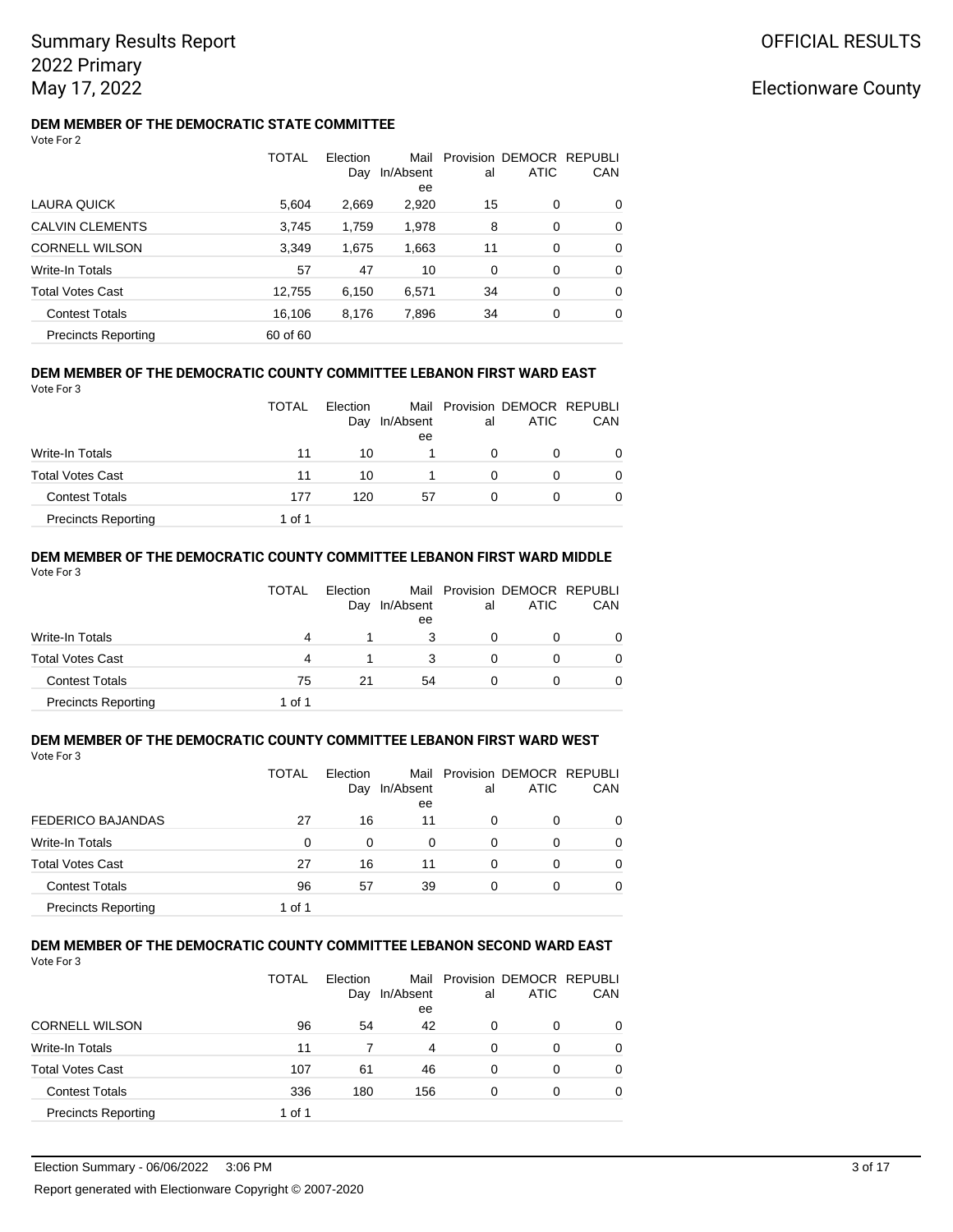### **DEM MEMBER OF THE DEMOCRATIC COUNTY COMMITTEE LEBANON SECOND WARD WEST** Vote For 3

|                            | <b>TOTAL</b> | Election<br>Day | In/Absent<br>ee | al | Mail Provision DEMOCR REPUBLI<br>ATIC | CAN      |
|----------------------------|--------------|-----------------|-----------------|----|---------------------------------------|----------|
| <b>Write-In Totals</b>     | 28           | 16              | 12              |    | 0                                     | 0        |
| <b>Total Votes Cast</b>    | 28           | 16              | 12              | 0  | 0                                     | $\Omega$ |
| <b>Contest Totals</b>      | 579          | 351             | 228             |    | 0                                     | 0        |
| <b>Precincts Reporting</b> | 1 of 1       |                 |                 |    |                                       |          |

## **DEM MEMBER OF THE DEMOCRATIC COUNTY COMMITTEE LEBANON THIRD WARD**

| Vote For 3 |  |  |
|------------|--|--|
|            |  |  |

|                            | <b>TOTAL</b> | <b>Flection</b><br>Day | In/Absent<br>ee | al | Mail Provision DEMOCR REPUBLI<br>ATIC | CAN      |
|----------------------------|--------------|------------------------|-----------------|----|---------------------------------------|----------|
| Write-In Totals            | 18           | 12                     | 6               | 0  | O                                     | 0        |
| <b>Total Votes Cast</b>    | 18           | 12                     | 6               | 0  |                                       | $\Omega$ |
| <b>Contest Totals</b>      | 72           | 51                     | 21              | 0  |                                       | $\Omega$ |
| <b>Precincts Reporting</b> | 1 of 1       |                        |                 |    |                                       |          |

### **DEM MEMBER OF THE DEMOCRATIC COUNTY COMMITTEE LEBANON FOURTH WARD** Vote For 3

|                            | TOTAL  | Election<br>Day | In/Absent<br>ee | al | Mail Provision DEMOCR REPUBLI<br>ATIC | CAN      |
|----------------------------|--------|-----------------|-----------------|----|---------------------------------------|----------|
| Write-In Totals            |        |                 | 0               |    |                                       | $\Omega$ |
| <b>Total Votes Cast</b>    |        |                 | 0               |    |                                       | 0        |
| <b>Contest Totals</b>      | 129    | 96              | 33              |    | 0                                     | 0        |
| <b>Precincts Reporting</b> | 1 of 1 |                 |                 |    |                                       |          |

#### **DEM MEMBER OF THE DEMOCRATIC COUNTY COMMITTEE LEBANON FIFTH WARD EAST** Vote For 3

| .                          | <b>TOTAL</b> | Election<br>Day | In/Absent<br>ee | al | Mail Provision DEMOCR REPUBLI<br>ATIC | CAN |
|----------------------------|--------------|-----------------|-----------------|----|---------------------------------------|-----|
| Write-In Totals            | 0            |                 | 0               | 0  |                                       | 0   |
| <b>Total Votes Cast</b>    | <sup>0</sup> |                 | 0               | 0  |                                       | 0   |
| <b>Contest Totals</b>      | 117          | 69              | 48              | 0  |                                       | 0   |
| <b>Precincts Reporting</b> | 1 of 1       |                 |                 |    |                                       |     |

## **DEM MEMBER OF THE DEMOCRATIC COUNTY COMMITTEE LEBANON FIFTH WARD MIDDLE**

| Vote For 3                 |        |          |           |          |                          |            |
|----------------------------|--------|----------|-----------|----------|--------------------------|------------|
|                            | TOTAL  | Election | Mail      |          | Provision DEMOCR REPUBLI |            |
|                            |        | Day      | In/Absent | al       | <b>ATIC</b>              | <b>CAN</b> |
|                            |        |          | ee        |          |                          |            |
| <b>JOSEPH SCHLEGEL</b>     | 29     | 15       | 14        | 0        | 0                        | $\Omega$   |
| <b>CINDY SCHLEGEL</b>      | 32     | 17       | 15        | 0        | 0                        | $\Omega$   |
| Write-In Totals            | 0      | $\Omega$ | $\Omega$  | $\Omega$ | 0                        | $\Omega$   |
| <b>Total Votes Cast</b>    | 61     | 32       | 29        | 0        | $\Omega$                 | $\Omega$   |
| <b>Contest Totals</b>      | 114    | 66       | 48        | 0        | 0                        | $\Omega$   |
| <b>Precincts Reporting</b> | 1 of 1 |          |           |          |                          |            |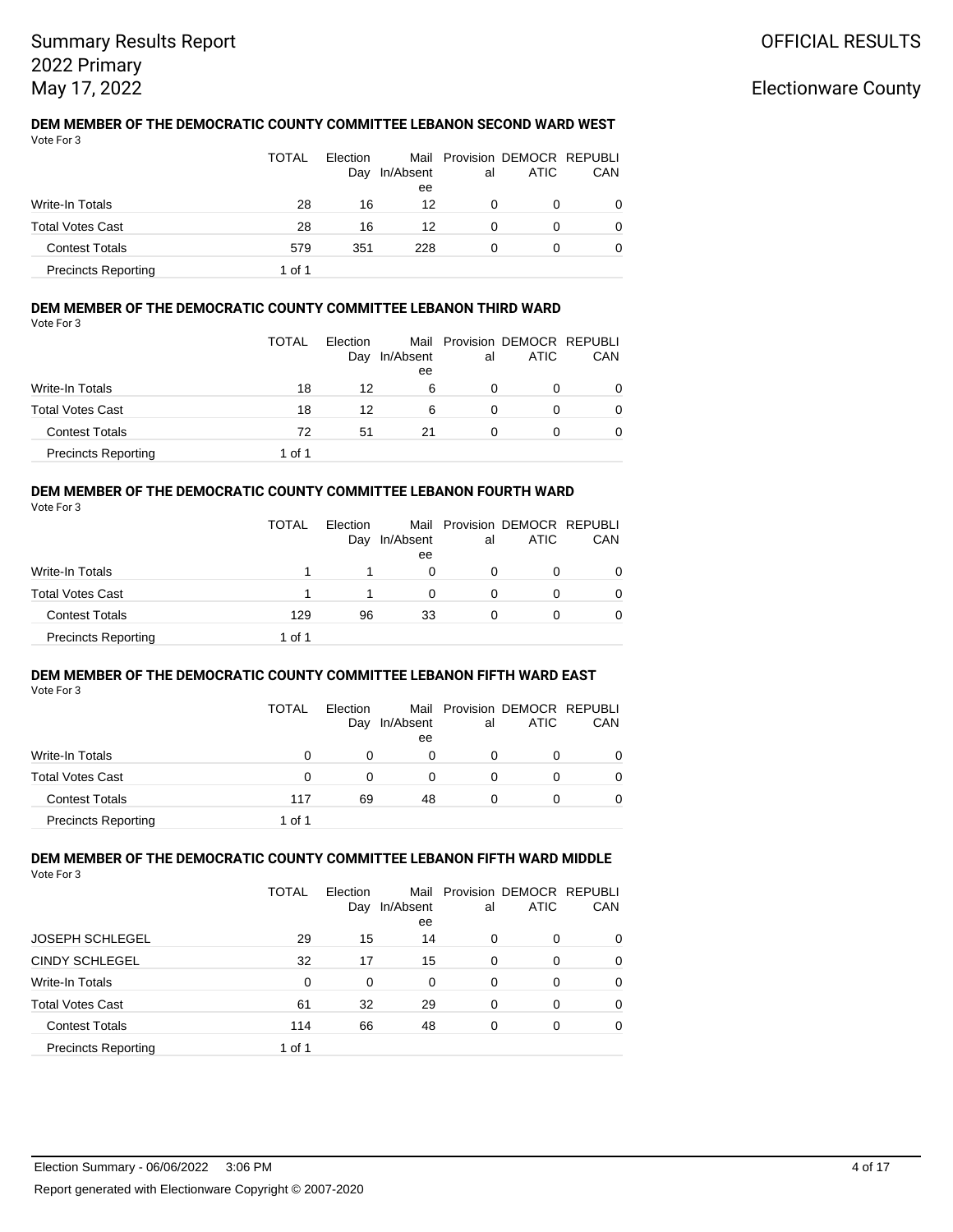### **DEM MEMBER OF THE DEMOCRATIC COUNTY COMMITTEE LEBANON FIFTH WARD WEST** Vote For 3

|                            | <b>TOTAL</b> | Election<br>Day | In/Absent<br>ee | al | Mail Provision DEMOCR REPUBLI<br>ATIC | CAN |
|----------------------------|--------------|-----------------|-----------------|----|---------------------------------------|-----|
| <b>Write-In Totals</b>     | 3            | 3               | 0               | 0  | 0                                     | 0   |
| <b>Total Votes Cast</b>    | 3            | 3               | 0               |    |                                       | 0   |
| <b>Contest Totals</b>      | 69           | 45              | 24              |    |                                       | 0   |
| <b>Precincts Reporting</b> | 1 of 1       |                 |                 |    |                                       |     |

## **DEM MEMBER OF THE DEMOCRATIC COUNTY COMMITTEE LEBANON SIXTH WARD**

| Vote For 3 |  |  |
|------------|--|--|
|            |  |  |

|                            | <b>TOTAL</b> | Election<br>Day | In/Absent<br>ee | al | Mail Provision DEMOCR REPUBLI<br>ATIC | CAN |
|----------------------------|--------------|-----------------|-----------------|----|---------------------------------------|-----|
| <b>Write-In Totals</b>     | 4            |                 | 3               | 0  |                                       | 0   |
| <b>Total Votes Cast</b>    | 4            |                 |                 |    |                                       | 0   |
| <b>Contest Totals</b>      | 60           | 39              | 21              |    |                                       | 0   |
| <b>Precincts Reporting</b> | 1 of 1       |                 |                 |    |                                       |     |

### **DEM MEMBER OF THE DEMOCRATIC COUNTY COMMITTEE LEBANON SEVENTH WARD** Vote For 3

|                            | TOTAL  | Flection<br>Day | In/Absent<br>ee | al | Mail Provision DEMOCR REPUBLI<br>ATIC | CAN      |
|----------------------------|--------|-----------------|-----------------|----|---------------------------------------|----------|
| CESAR B. LIRIANO           | 63     | 28              | 35              | 0  | 0                                     | 0        |
| Write-In Totals            | 5      | 2               | 3               | 0  | 0                                     | $\Omega$ |
| <b>Total Votes Cast</b>    | 68     | 30              | 38              | 0  | 0                                     | $\Omega$ |
| <b>Contest Totals</b>      | 243    | 99              | 144             | 0  | 0                                     | 0        |
| <b>Precincts Reporting</b> | 1 of 1 |                 |                 |    |                                       |          |

#### **DEM MEMBER OF THE DEMOCRATIC COUNTY COMMITTEE LEBANON EIGHTH WARD** Vote For 3

|                            | <b>TOTAL</b> | Election<br>Day | In/Absent<br>ee | al       | Mail Provision DEMOCR REPUBLI<br>ATIC | CAN      |
|----------------------------|--------------|-----------------|-----------------|----------|---------------------------------------|----------|
| JACQUELINE Z. PARKER       | 95           | 50              | 45              | 0        |                                       | 0        |
| Write-In Totals            | 3            | 2               |                 | $\Omega$ | 0                                     | $\Omega$ |
| <b>Total Votes Cast</b>    | 98           | 52              | 46              | 0        | 0                                     | 0        |
| <b>Contest Totals</b>      | 324          | 180             | 144             | 0        |                                       | 0        |
| <b>Precincts Reporting</b> | 1 of 1       |                 |                 |          |                                       |          |

#### **DEM MEMBER OF THE DEMOCRATIC COUNTY COMMITTEE LEBANON NINTH WARD** Vote For 3

|                            | TOTAL  | Election<br>Day | Mail<br>In/Absent<br>ee | al       | Provision DEMOCR REPUBLI<br>ATIC | <b>CAN</b> |
|----------------------------|--------|-----------------|-------------------------|----------|----------------------------------|------------|
| <b>VINCENT TRICAMO</b>     | 51     | 29              | 22                      | $\Omega$ | 0                                | $\Omega$   |
| PAMELA TRICAMO             | 51     | 29              | 21                      |          | 0                                | $\Omega$   |
| Write-In Totals            | 0      | $\Omega$        | 0                       | 0        | 0                                | $\Omega$   |
| <b>Total Votes Cast</b>    | 102    | 58              | 43                      |          | $\Omega$                         | $\Omega$   |
| <b>Contest Totals</b>      | 205    | 117             | 87                      |          | 0                                | $\Omega$   |
| <b>Precincts Reporting</b> | 1 of 1 |                 |                         |          |                                  |            |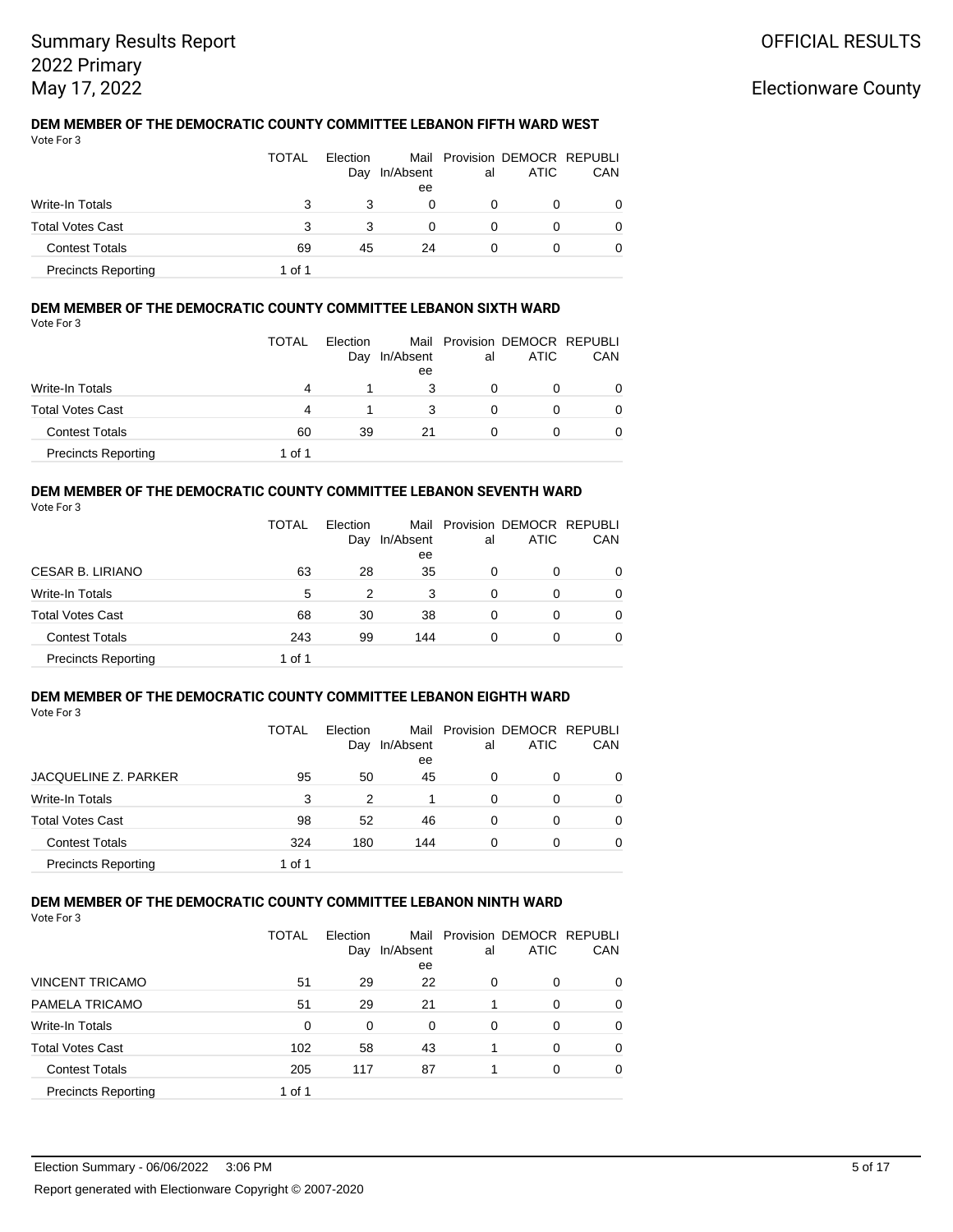### **DEM MEMBER OF THE DEMOCRATIC COUNTY COMMITTEE LEBANON TENTH WARD** Vote For 3

|                            | <b>TOTAL</b> | Election<br>Day | In/Absent<br>ee | al | Mail Provision DEMOCR REPUBLI<br>ATIC | CAN      |
|----------------------------|--------------|-----------------|-----------------|----|---------------------------------------|----------|
| Write-In Totals            | 9            |                 | 8               | O  |                                       | $\Omega$ |
| <b>Total Votes Cast</b>    | 9            |                 | 8               | Ω  |                                       | 0        |
| <b>Contest Totals</b>      | 261          | 147             | 114             |    |                                       | 0        |
| <b>Precincts Reporting</b> | 1 of 1       |                 |                 |    |                                       |          |

## **DEM MEMBER OF THE DEMOCRATIC COUNTY COMMITTEE CLEONA**

Vote For 3

|                            | <b>TOTAL</b> | Election<br>Day | In/Absent<br>ee | al | Mail Provision DEMOCR REPUBLI<br>ATIC | CAN |
|----------------------------|--------------|-----------------|-----------------|----|---------------------------------------|-----|
| Write-In Totals            | 19           | 16              |                 | 0  | O                                     | 0   |
| <b>Total Votes Cast</b>    | 19           | 16              |                 | 0  |                                       | 0   |
| <b>Contest Totals</b>      | 390          | 258             | 132             | 0  |                                       | 0   |
| <b>Precincts Reporting</b> | 1 of 1       |                 |                 |    |                                       |     |

## **DEM MEMBER OF THE DEMOCRATIC COUNTY COMMITTEE CORNWALL NORTH**

Vote For 3

|                            | TOTAL  | Election<br>Day | In/Absent | al | Mail Provision DEMOCR REPUBLI<br><b>ATIC</b> | CAN |
|----------------------------|--------|-----------------|-----------|----|----------------------------------------------|-----|
| JO A. ROUSSEY              | 238    | 104             | ee<br>133 | 1  | 0                                            | 0   |
| <b>CHRISTIAN THOMAS</b>    | 233    | 100             | 132       |    | 0                                            | 0   |
| ABBY GRIFFIN OVERHOLT      | 263    | 117             | 145       |    | 0                                            | 0   |
| Write-In Totals            | 7      | 0               | 7         | 0  | 0                                            | 0   |
| <b>Total Votes Cast</b>    | 741    | 321             | 417       | 3  | 0                                            | 0   |
| <b>Contest Totals</b>      | 966    | 429             | 534       | 3  | 0                                            | 0   |
| <b>Precincts Reporting</b> | 1 of 1 |                 |           |    |                                              |     |

## **DEM MEMBER OF THE DEMOCRATIC COUNTY COMMITTEE CORNWALL SOUTH**

Vote For 3

|                            | TOTAL  | Election<br>Day | Mail<br>In/Absent<br>ee | al | Provision DEMOCR REPUBLI<br><b>ATIC</b> | CAN |
|----------------------------|--------|-----------------|-------------------------|----|-----------------------------------------|-----|
| <b>CLARE DAHER</b>         | 256    | 96              | 160                     | 0  | 0                                       | 0   |
| PATRICIA HOTTENSTEIN       | 269    | 107             | 162                     | 0  | 0                                       | 0   |
| <b>DANIEL SIDELNICK</b>    | 264    | 100             | 164                     | 0  | 0                                       | 0   |
| Write-In Totals            | 1      | 1               | 0                       | 0  | 0                                       | 0   |
| <b>Total Votes Cast</b>    | 790    | 304             | 486                     | 0  | 0                                       | 0   |
| <b>Contest Totals</b>      | 966    | 399             | 567                     | 0  | 0                                       | 0   |
| <b>Precincts Reporting</b> | 1 of 1 |                 |                         |    |                                         |     |

### **DEM MEMBER OF THE DEMOCRATIC COUNTY COMMITTEE JONESTOWN**

Vote For 3

|                            | <b>TOTAL</b> | Flection<br>Day | In/Absent<br>ee | al | Mail Provision DEMOCR REPUBLI<br>ATIC | CAN      |
|----------------------------|--------------|-----------------|-----------------|----|---------------------------------------|----------|
| Write-In Totals            | 11           | 11              | $\Omega$        | 0  |                                       | $\Omega$ |
| <b>Total Votes Cast</b>    | 11           | 11              | $\Omega$        | 0  |                                       | $\Omega$ |
| <b>Contest Totals</b>      | 171          | 123             | 48              | 0  |                                       | 0        |
| <b>Precincts Reporting</b> | 1 of 1       |                 |                 |    |                                       |          |

Election Summary - 06/06/2022 3:06 PM 6 of 17

Report generated with Electionware Copyright © 2007-2020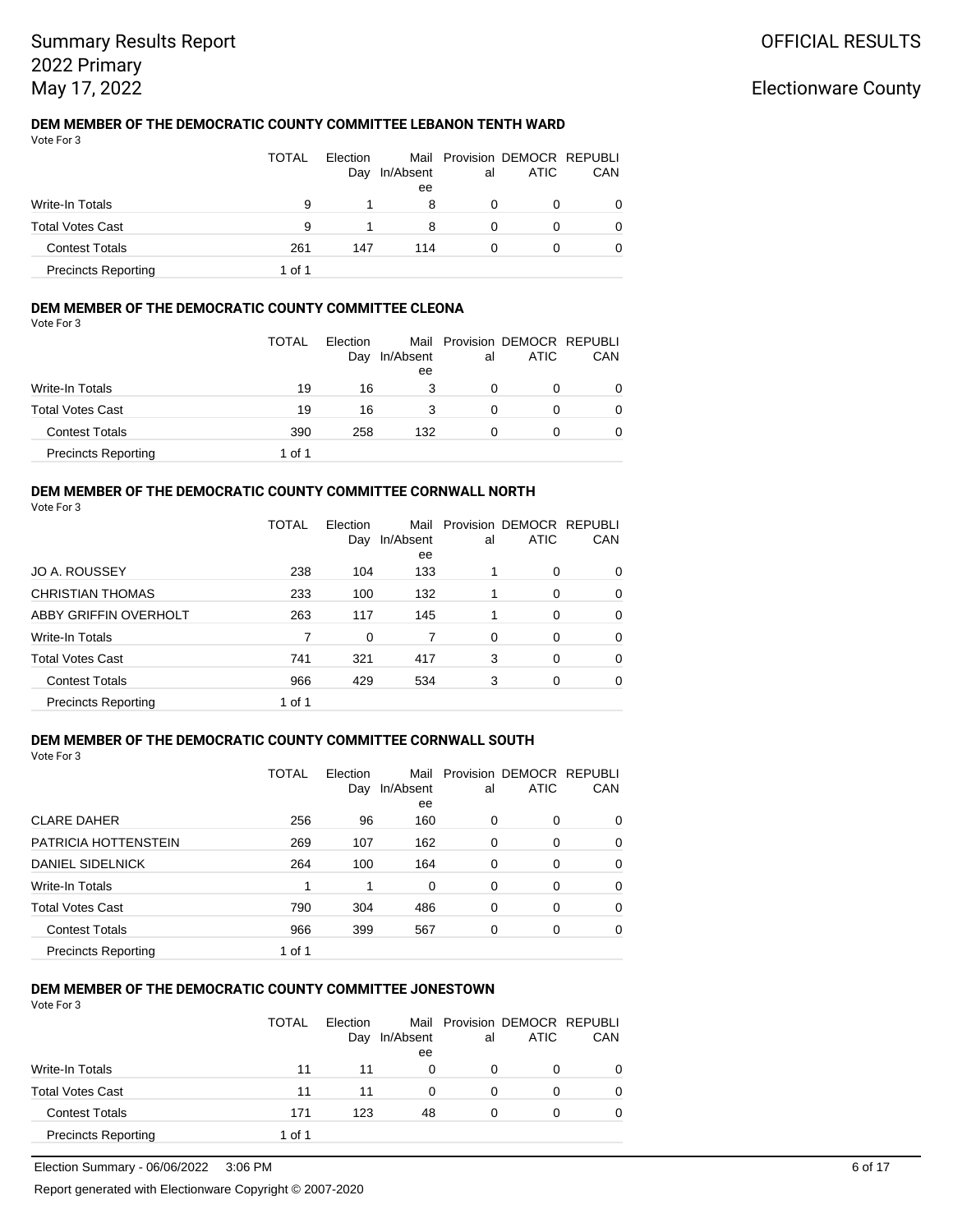# OFFICIAL RESULTS

## Electionware County

### **DEM MEMBER OF THE DEMOCRATIC COUNTY COMMITTEE MOUNT GRETNA** Vote For 3

|                            | TOTAL  | Election<br>Day | Mail<br>In/Absent<br>ee | al | Provision DEMOCR REPUBLI<br><b>ATIC</b> | <b>CAN</b> |
|----------------------------|--------|-----------------|-------------------------|----|-----------------------------------------|------------|
| LOIS K. HERR               | 54     | 38              | 16                      | 0  | 0                                       | 0          |
| REBEKAH SELTZER-IDGUNJI    | 42     | 28              | 14                      | 0  | $\Omega$                                | 0          |
| <b>JOSHUA HAINES</b>       | 42     | 28              | 14                      | 0  | $\Omega$                                | 0          |
| Write-In Totals            | 0      | 0               | 0                       | 0  | 0                                       | 0          |
| <b>Total Votes Cast</b>    | 138    | 94              | 44                      | 0  | $\Omega$                                | 0          |
| <b>Contest Totals</b>      | 183    | 129             | 54                      | 0  | $\Omega$                                | 0          |
| <b>Precincts Reporting</b> | 1 of 1 |                 |                         |    |                                         |            |

#### **DEM MEMBER OF THE DEMOCRATIC COUNTY COMMITTEE MYERSTOWN NORTH** Vote For 3

| , , , , , , , , , ,        | <b>TOTAL</b> | Election<br>Day | In/Absent     | al | Mail Provision DEMOCR REPUBLI<br>ATIC | <b>CAN</b> |
|----------------------------|--------------|-----------------|---------------|----|---------------------------------------|------------|
| Write-In Totals            | 3            |                 | ee<br>2       | 0  | 0                                     | 0          |
| <b>Total Votes Cast</b>    | 3            |                 | $\mathcal{P}$ | 0  | 0                                     | 0          |
| <b>Contest Totals</b>      | 183          | 99              | 84            | 0  | 0                                     | 0          |
| <b>Precincts Reporting</b> | 1 of 1       |                 |               |    |                                       |            |

## **DEM MEMBER OF THE DEMOCRATIC COUNTY COMMITTEE MYERSTOWN SOUTH**

|                            | <b>TOTAL</b> | Election<br>Day | In/Absent<br>ee | al | Mail Provision DEMOCR REPUBLI<br>ATIC | CAN      |
|----------------------------|--------------|-----------------|-----------------|----|---------------------------------------|----------|
| Write-In Totals            | 13           | 10              | 3               | 0  | 0                                     | $\Omega$ |
| <b>Total Votes Cast</b>    | 13           | 10              | 3               | 0  | 0                                     | $\Omega$ |
| <b>Contest Totals</b>      | 135          | 84              | 51              | 0  | 0                                     | 0        |
| <b>Precincts Reporting</b> | 1 of 1       |                 |                 |    |                                       |          |

## **DEM MEMBER OF THE DEMOCRATIC COUNTY COMMITTEE PALMYRA EAST**

Vote For 3

|                            | TOTAL  | Election<br>Day | In/Absent<br>ee | al       | Mail Provision DEMOCR REPUBLI<br><b>ATIC</b> | CAN      |
|----------------------------|--------|-----------------|-----------------|----------|----------------------------------------------|----------|
| <b>KRYSTA PAVASLO</b>      | 142    | 90              | 52              | 0        | 0                                            | 0        |
| Write-In Totals            | 8      | 4               | 4               | 0        | 0                                            | $\Omega$ |
| <b>Total Votes Cast</b>    | 150    | 94              | 56              | 0        | 0                                            | 0        |
| <b>Contest Totals</b>      | 504    | 309             | 195             | $\Omega$ | 0                                            | $\Omega$ |
| <b>Precincts Reporting</b> | 1 of 1 |                 |                 |          |                                              |          |

## **DEM MEMBER OF THE DEMOCRATIC COUNTY COMMITTEE PALMYRA NORTH**

|                            | <b>TOTAL</b> | Election<br>Day | In/Absent<br>ee | al | Mail Provision DEMOCR REPUBLI<br>ATIC | CAN      |
|----------------------------|--------------|-----------------|-----------------|----|---------------------------------------|----------|
| Write-In Totals            | 23           | 16              |                 | 0  | 0                                     | 0        |
| <b>Total Votes Cast</b>    | 23           | 16              |                 | 0  | 0                                     | $\Omega$ |
| <b>Contest Totals</b>      | 501          | 246             | 255             |    | 0                                     | $\Omega$ |
| <b>Precincts Reporting</b> | 1 of 1       |                 |                 |    |                                       |          |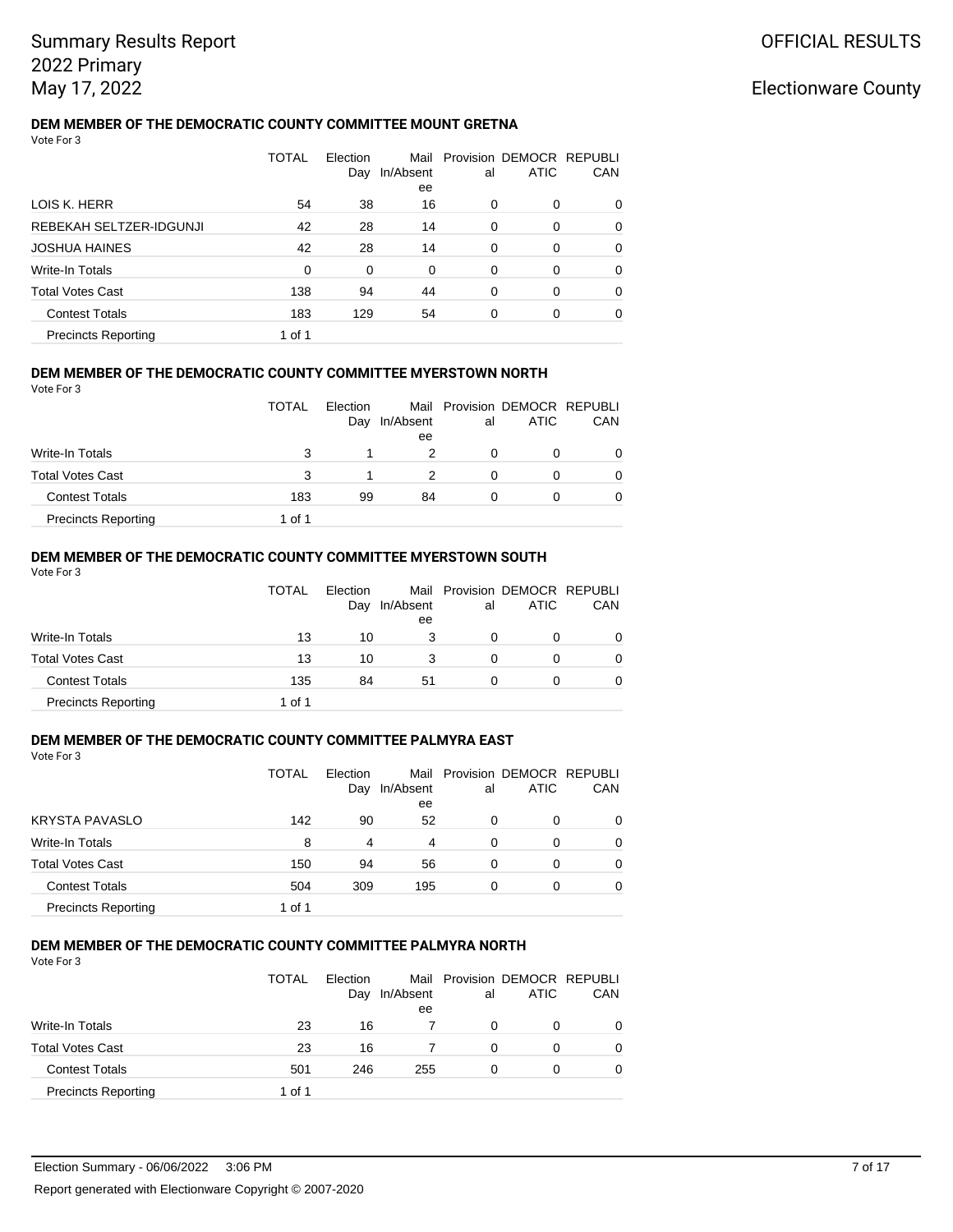### **DEM MEMBER OF THE DEMOCRATIC COUNTY COMMITTEE PALMYRA WEST** Vote For 3

|                            | <b>TOTAL</b> | Election<br>Day | In/Absent<br>ee | al | Mail Provision DEMOCR REPUBLI<br>ATIC | CAN |
|----------------------------|--------------|-----------------|-----------------|----|---------------------------------------|-----|
| <b>Write-In Totals</b>     | 19           | 18              |                 |    | O                                     | 0   |
| <b>Total Votes Cast</b>    | 19           | 18              |                 |    | 0                                     | 0   |
| <b>Contest Totals</b>      | 411          | 267             | 144             |    |                                       | 0   |
| <b>Precincts Reporting</b> | 1 of 1       |                 |                 |    |                                       |     |

## **DEM MEMBER OF THE DEMOCRATIC COUNTY COMMITTEE RICHLAND**

Vote For 3

|                            | <b>TOTAL</b> | Election<br>Day | In/Absent<br>ee | al | Mail Provision DEMOCR REPUBLI<br>ATIC | CAN      |
|----------------------------|--------------|-----------------|-----------------|----|---------------------------------------|----------|
| Write-In Totals            |              |                 |                 |    |                                       | $\Omega$ |
| <b>Total Votes Cast</b>    |              |                 |                 |    |                                       | $\Omega$ |
| <b>Contest Totals</b>      | 177          | 120             | 57              |    |                                       | 0        |
| <b>Precincts Reporting</b> | 1 of 1       |                 |                 |    |                                       |          |

## **DEM MEMBER OF THE DEMOCRATIC COUNTY COMMITTEE ANNVILLE EAST**

| Vote For 3 |  |  |
|------------|--|--|
|------------|--|--|

|                            | TOTAL  | Election<br>Day | In/Absent<br>ee | al | Mail Provision DEMOCR REPUBLI<br><b>ATIC</b> | CAN         |
|----------------------------|--------|-----------------|-----------------|----|----------------------------------------------|-------------|
| <b>RICH RAIDERS</b>        | 165    | 99              | 66              | 0  | 0                                            | $\mathbf 0$ |
| <b>Write-In Totals</b>     | 11     | 8               | 3               | 0  | 0                                            | 0           |
| <b>Total Votes Cast</b>    | 176    | 107             | 69              | 0  | 0                                            | 0           |
| <b>Contest Totals</b>      | 606    | 378             | 228             | 0  | 0                                            | 0           |
| <b>Precincts Reporting</b> | 1 of 1 |                 |                 |    |                                              |             |

#### **DEM MEMBER OF THE DEMOCRATIC COUNTY COMMITTEE ANNVILLE WEST** Vote For 3

| 1 U L U L U L U            |        |                 |                         |    |                                         |             |
|----------------------------|--------|-----------------|-------------------------|----|-----------------------------------------|-------------|
|                            | TOTAL  | Election<br>Day | Mail<br>In/Absent<br>ee | al | Provision DEMOCR REPUBLI<br><b>ATIC</b> | CAN         |
| <b>MATTHEW DUVALL</b>      | 57     | 34              | 23                      | 0  | $\Omega$                                | 0           |
| <b>JACOB LONG</b>          | 66     | 39              | 27                      | 0  | $\Omega$                                | 0           |
| NATALIE DUVALL             | 62     | 35              | 27                      | 0  | $\Omega$                                | 0           |
| <b>Write-In Totals</b>     | 2      | 2               | 0                       | 0  | $\Omega$                                | $\mathbf 0$ |
| <b>Total Votes Cast</b>    | 187    | 110             | 77                      | 0  | $\Omega$                                | 0           |
| <b>Contest Totals</b>      | 267    | 165             | 102                     | 0  | 0                                       | 0           |
| <b>Precincts Reporting</b> | 1 of 1 |                 |                         |    |                                         |             |

### **DEM MEMBER OF THE DEMOCRATIC COUNTY COMMITTEE BETHEL FREDERICKSBURG**

|                            | <b>TOTAL</b> | Election | Day In/Absent<br>ee | al | Mail Provision DEMOCR REPUBLI<br>ATIC | CAN      |
|----------------------------|--------------|----------|---------------------|----|---------------------------------------|----------|
| Write-In Totals            | 26           | 17       | 9                   | 0  | 0                                     | 0        |
| <b>Total Votes Cast</b>    | 26           | 17       | 9                   | Ω  | 0                                     | $\Omega$ |
| <b>Contest Totals</b>      | 495          | 264      | 231                 | Ω  | 0                                     | $\Omega$ |
| <b>Precincts Reporting</b> | 1 of 1       |          |                     |    |                                       |          |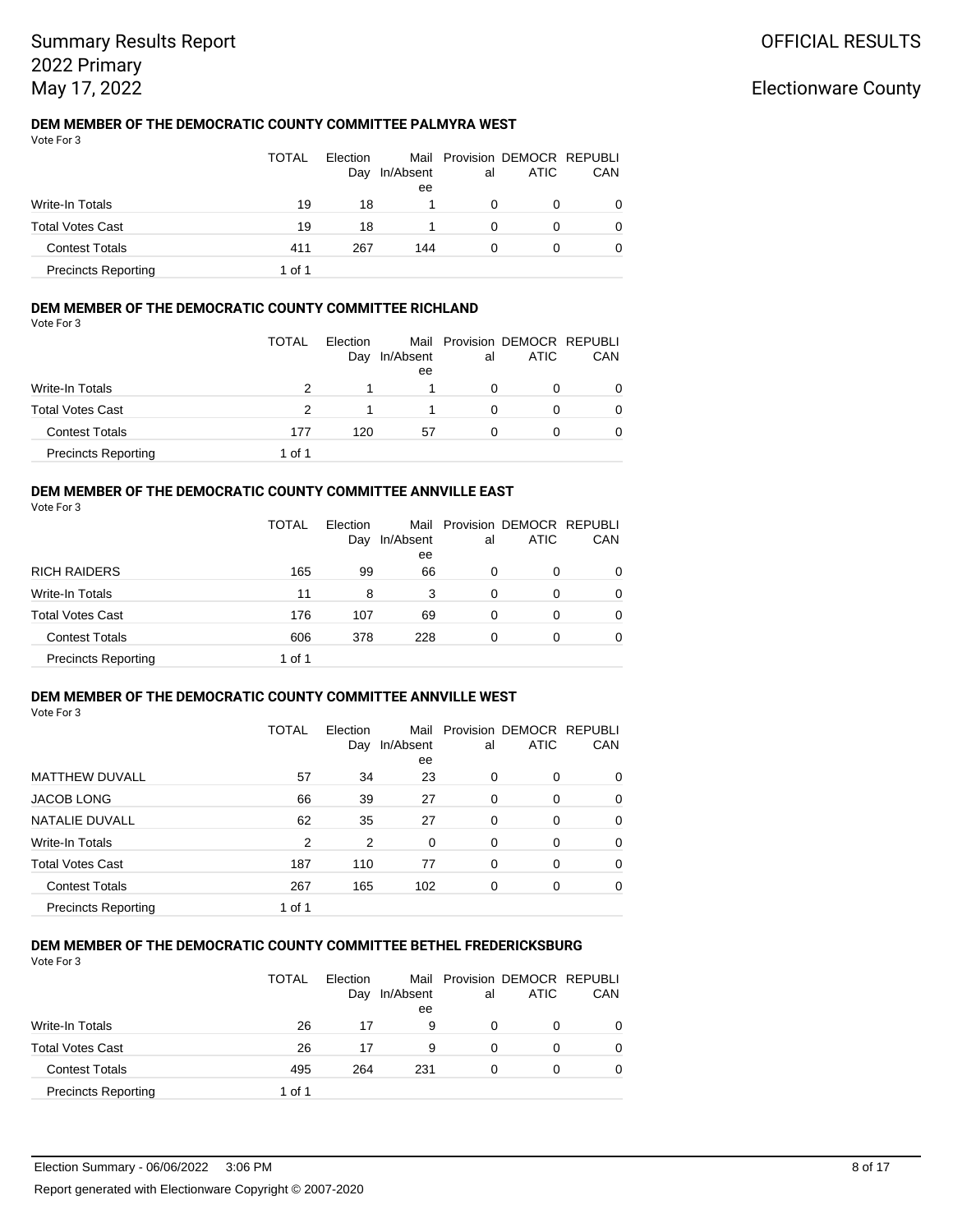### **DEM MEMBER OF THE DEMOCRATIC COUNTY COMMITTEE BETHEL MOUNT ZION** Vote For 3

|                            | <b>TOTAL</b> | Election<br>Day | In/Absent<br>ee | al | Mail Provision DEMOCR REPUBLI<br>ATIC | CAN      |
|----------------------------|--------------|-----------------|-----------------|----|---------------------------------------|----------|
| Write-In Totals            | 3            | 3               | 0               |    | 0                                     | 0        |
| <b>Total Votes Cast</b>    | 3            | 3               | 0               |    |                                       | $\Omega$ |
| <b>Contest Totals</b>      | 51           | 33              | 18              |    |                                       | $\Omega$ |
| <b>Precincts Reporting</b> | 1 of 1       |                 |                 |    |                                       |          |

## **DEM MEMBER OF THE DEMOCRATIC COUNTY COMMITTEE EAST HANOVER**

Vote For 3

|                            | <b>TOTAL</b> | Election | Day In/Absent<br>ee | al | Mail Provision DEMOCR REPUBLI<br>ATIC | CAN         |
|----------------------------|--------------|----------|---------------------|----|---------------------------------------|-------------|
| Write-In Totals            | 11           | 11       | 0                   |    | 0                                     | 0           |
| <b>Total Votes Cast</b>    | 11           | 11       | O                   |    | O                                     | 0           |
| <b>Contest Totals</b>      | 309          | 174      | 135                 |    | O                                     | $\mathbf 0$ |
| <b>Precincts Reporting</b> | 1 of 1       |          |                     |    |                                       |             |

### **DEM MEMBER OF THE DEMOCRATIC COUNTY COMMITTEE HEIDELBERG KLEINFELTERSVILLE** Vote For 3

|                            | <b>TOTAL</b> | Election<br>Day | In/Absent<br>ee | al | Mail Provision DEMOCR REPUBLI<br>ATIC | CAN      |
|----------------------------|--------------|-----------------|-----------------|----|---------------------------------------|----------|
| Write-In Totals            | 8            |                 |                 | 0  |                                       | 0        |
| <b>Total Votes Cast</b>    | 8            |                 |                 | 0  |                                       | $\Omega$ |
| <b>Contest Totals</b>      | 84           | 48              | 36              | O  |                                       | 0        |
| <b>Precincts Reporting</b> | 1 of 1       |                 |                 |    |                                       |          |

#### **DEM MEMBER OF THE DEMOCRATIC COUNTY COMMITTEE HEIDELBERG SCHAEFFERSTOWN** Vote For 3

|                            | <b>TOTAL</b> | Election<br>Day | In/Absent<br>ee | al | Mail Provision DEMOCR REPUBLI<br>ATIC | CAN |
|----------------------------|--------------|-----------------|-----------------|----|---------------------------------------|-----|
| Write-In Totals            | 25           | 21              | 4               | 0  |                                       | 0   |
| <b>Total Votes Cast</b>    | 25           | 21              | 4               | 0  |                                       | 0   |
| <b>Contest Totals</b>      | 372          | 222             | 150             | 0  |                                       | 0   |
| <b>Precincts Reporting</b> | 1 of 1       |                 |                 |    |                                       |     |

### **DEM MEMBER OF THE DEMOCRATIC COUNTY COMMITTEE JACKSON EAST**

| Vote For 3                 |              |                 |           |    |                                       |            |
|----------------------------|--------------|-----------------|-----------|----|---------------------------------------|------------|
|                            | <b>TOTAL</b> | Election<br>Day | In/Absent | al | Mail Provision DEMOCR REPUBLI<br>ATIC | <b>CAN</b> |
|                            |              |                 | ee        |    |                                       |            |
| <b>Write-In Totals</b>     | 9            | 3               | 6         | 0  | 0                                     | 0          |
| <b>Total Votes Cast</b>    | 9            | 3               | 6         | 0  | 0                                     | 0          |
| <b>Contest Totals</b>      | 261          | 96              | 165       | 0  | 0                                     | 0          |
| <b>Precincts Reporting</b> | 1 of 1       |                 |           |    |                                       |            |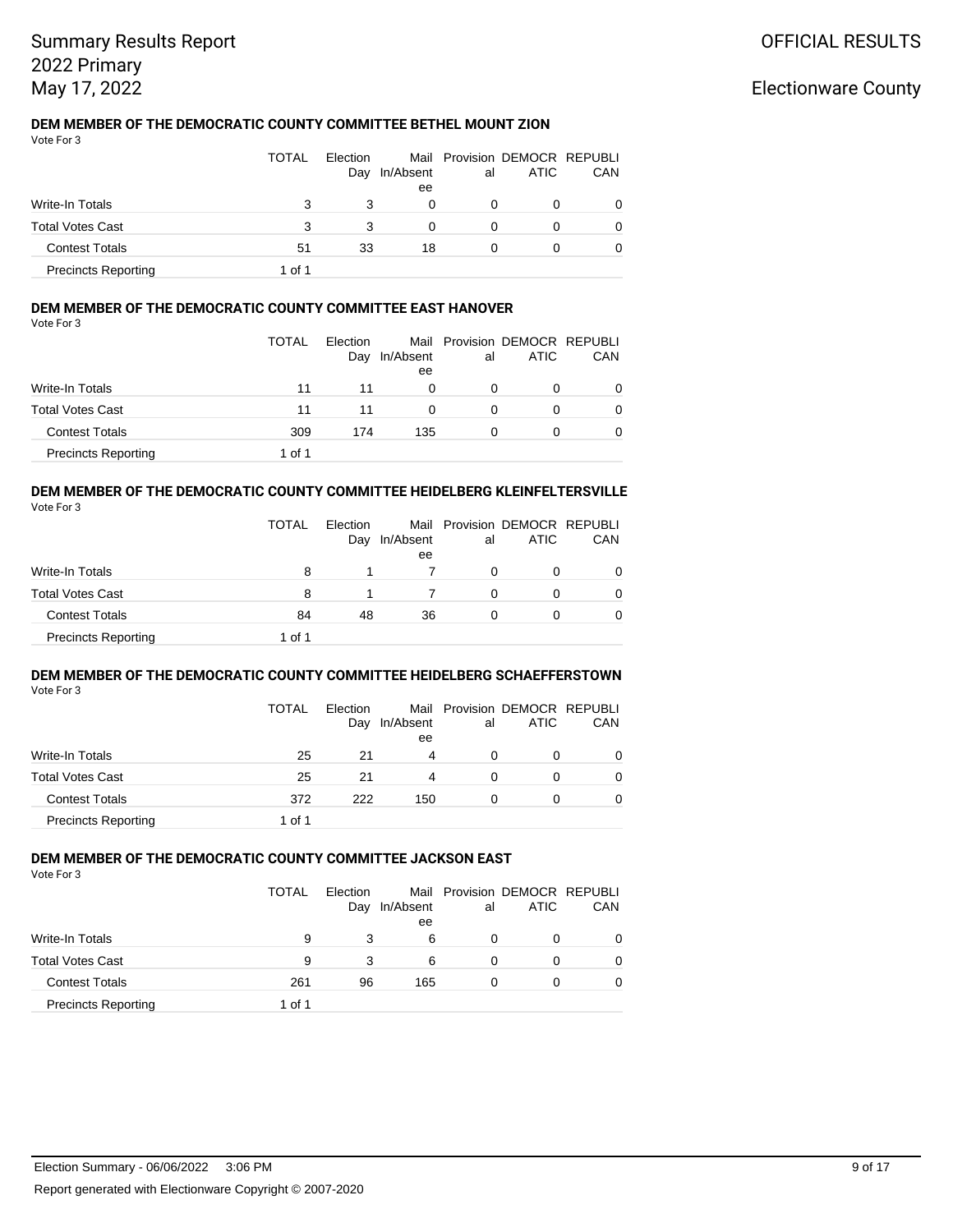### **DEM MEMBER OF THE DEMOCRATIC COUNTY COMMITTEE JACKSON NORTH** Vote For 3

|                            | TOTAL          | Election<br>Day | In/Absent<br>ee | al | Mail Provision DEMOCR REPUBLI<br><b>ATIC</b> | CAN      |
|----------------------------|----------------|-----------------|-----------------|----|----------------------------------------------|----------|
| <b>GENALE RAMBLER</b>      | 132            | 47              | 85              | 0  | 0                                            | $\Omega$ |
| Write-In Totals            | $\overline{4}$ |                 | 3               | 0  | 0                                            | $\Omega$ |
| <b>Total Votes Cast</b>    | 136            | 48              | 88              | 0  | 0                                            | $\Omega$ |
| <b>Contest Totals</b>      | 462            | 174             | 288             | 0  | 0                                            | $\Omega$ |
| <b>Precincts Reporting</b> | 1 of 1         |                 |                 |    |                                              |          |

### **DEM MEMBER OF THE DEMOCRATIC COUNTY COMMITTEE JACKSON WEST**

Vote For 3

|                            | TOTAL  | Election<br>Day | In/Absent<br>ee | al | Mail Provision DEMOCR REPUBLI<br>ATIC | CAN      |
|----------------------------|--------|-----------------|-----------------|----|---------------------------------------|----------|
| <b>RICHARD GENBERG</b>     | 232    | 89              | 143             | 0  | 0                                     | 0        |
| Write-In Totals            | 10     | 3               |                 | 0  | 0                                     | 0        |
| <b>Total Votes Cast</b>    | 242    | 92              | 150             | 0  | 0                                     | $\Omega$ |
| <b>Contest Totals</b>      | 810    | 348             | 462             | 0  | 0                                     | $\Omega$ |
| <b>Precincts Reporting</b> | 1 of 1 |                 |                 |    |                                       |          |

### **DEM MEMBER OF THE DEMOCRATIC COUNTY COMMITTEE MILLCREEK**

Vote For 3

|                            | TOTAL  | Election<br>Day | Mail<br>In/Absent<br>ee | al | Provision DEMOCR REPUBLI<br><b>ATIC</b> | CAN      |
|----------------------------|--------|-----------------|-------------------------|----|-----------------------------------------|----------|
| AMBER AXON-GOOD            | 149    | 61              | 88                      | 0  | 0                                       | 0        |
| <b>Write-In Totals</b>     |        | 5               | 2                       | 0  | 0                                       | $\Omega$ |
| <b>Total Votes Cast</b>    | 156    | 66              | 90                      | 0  | 0                                       | 0        |
| <b>Contest Totals</b>      | 528    | 240             | 288                     | 0  | 0                                       | $\Omega$ |
| <b>Precincts Reporting</b> | 1 of 1 |                 |                         |    |                                         |          |

### **DEM MEMBER OF THE DEMOCRATIC COUNTY COMMITTEE NORTH ANNVILLE**

Vote For 3

|                            | <b>TOTAL</b> | Election<br>Day | In/Absent<br>ee | al | Mail Provision DEMOCR REPUBLI<br>ATIC | CAN      |
|----------------------------|--------------|-----------------|-----------------|----|---------------------------------------|----------|
| <b>Write-In Totals</b>     | 24           | 14              | 10              | 0  | 0                                     | 0        |
| <b>Total Votes Cast</b>    | 24           | 14              | 10              |    | 0                                     | $\Omega$ |
| <b>Contest Totals</b>      | 297          | 162             | 135             |    | 0                                     | $\Omega$ |
| <b>Precincts Reporting</b> | 1 of 1       |                 |                 |    |                                       |          |

## **DEM MEMBER OF THE DEMOCRATIC COUNTY COMMITTEE NORTH CORNWALL NORTH**

|                            | <b>TOTAL</b> | Election<br>Day | In/Absent<br>ee | al | Mail Provision DEMOCR REPUBLI<br><b>ATIC</b> | <b>CAN</b> |
|----------------------------|--------------|-----------------|-----------------|----|----------------------------------------------|------------|
| BETHANY P. WHITE           | 101          | 47              | 53              |    | 0                                            | $\Omega$   |
| Write-In Totals            | 4            | 2               | 2               | 0  | 0                                            | 0          |
| <b>Total Votes Cast</b>    | 105          | 49              | 55              |    | 0                                            | 0          |
| <b>Contest Totals</b>      | 385          | 189             | 195             |    | 0                                            | 0          |
| <b>Precincts Reporting</b> | 1 of 1       |                 |                 |    |                                              |            |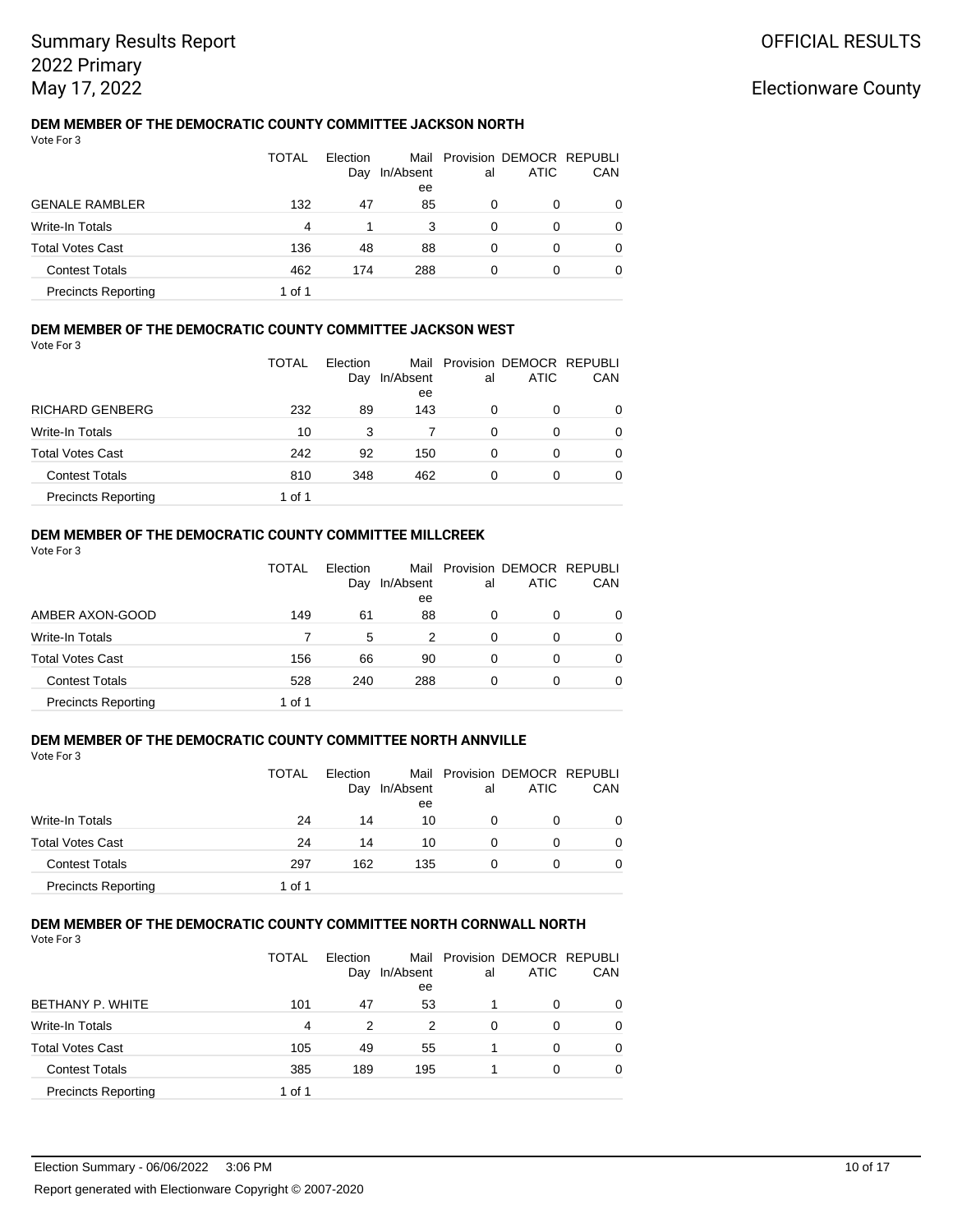#### **DEM MEMBER OF THE DEMOCRATIC COUNTY COMMITTEE NORTH CORNWALL SOUTH** Vote For 3

|                            | <b>TOTAL</b> | Election<br>Day | In/Absent<br>ee | al | Mail Provision DEMOCR REPUBLI<br>ATIC | CAN      |
|----------------------------|--------------|-----------------|-----------------|----|---------------------------------------|----------|
| Write-In Totals            | 28           | 9               | 19              | 0  |                                       | $\Omega$ |
| <b>Total Votes Cast</b>    | 28           | 9               | 19              |    |                                       | 0        |
| <b>Contest Totals</b>      | 660          | 288             | 372             | Ω  |                                       | 0        |
| <b>Precincts Reporting</b> | 1 of 1       |                 |                 |    |                                       |          |

## **DEM MEMBER OF THE DEMOCRATIC COUNTY COMMITTEE NORTH CORNWALL WEST**

Vote For 3

|                            | <b>TOTAL</b> | Election<br>Day | In/Absent<br>ee | al | Mail Provision DEMOCR REPUBLI<br>ATIC | CAN |
|----------------------------|--------------|-----------------|-----------------|----|---------------------------------------|-----|
| ELLIE SALAHUB              | 163          | 89              | 74              | 0  | 0                                     | 0   |
| Write-In Totals            | 19           | 13              | 6               | 0  | 0                                     | 0   |
| <b>Total Votes Cast</b>    | 182          | 102             | 80              | 0  | 0                                     | 0   |
| <b>Contest Totals</b>      | 551          | 288             | 263             | 0  | 0                                     | 0   |
| <b>Precincts Reporting</b> | 1 of 1       |                 |                 |    |                                       |     |

## **DEM MEMBER OF THE DEMOCRATIC COUNTY COMMITTEE NORTH LEBANON EAST**

| Vote For 3                 |              |          |           |    |                               |            |
|----------------------------|--------------|----------|-----------|----|-------------------------------|------------|
|                            | <b>TOTAL</b> | Election |           |    | Mail Provision DEMOCR REPUBLI |            |
|                            |              | Day      | In/Absent | al | ATIC                          | <b>CAN</b> |
|                            |              |          | ee        |    |                               |            |
| <b>Write-In Totals</b>     | 16           | 13       | 3         |    | 0                             | 0          |
| <b>Total Votes Cast</b>    | 16           | 13       | 3         | 0  | 0                             | 0          |
| <b>Contest Totals</b>      | 570          | 261      | 309       |    | 0                             | 0          |
| <b>Precincts Reporting</b> | 1 of 1       |          |           |    |                               |            |

### **DEM MEMBER OF THE DEMOCRATIC COUNTY COMMITTEE NORTH LEBANON MIDDLE** Vote For 3

|                            | <b>TOTAL</b> | Election<br>Day | In/Absent<br>ee | al | Mail Provision DEMOCR REPUBLI<br>ATIC | CAN |
|----------------------------|--------------|-----------------|-----------------|----|---------------------------------------|-----|
| Write-In Totals            | 29           | 11              | 18              | 0  |                                       | 0   |
| <b>Total Votes Cast</b>    | 29           | 11              | 18              | 0  |                                       | 0   |
| <b>Contest Totals</b>      | 945          | 354             | 591             | 0  | 0                                     | 0   |
| <b>Precincts Reporting</b> | 1 of 1       |                 |                 |    |                                       |     |

#### **DEM MEMBER OF THE DEMOCRATIC COUNTY COMMITTEE NORTH LEBANON WEST** Vote For 3

|                            | <b>TOTAL</b> | Election<br>Day | In/Absent<br>ee | al | Mail Provision DEMOCR REPUBLI<br>ATIC | CAN |
|----------------------------|--------------|-----------------|-----------------|----|---------------------------------------|-----|
| <b>Write-In Totals</b>     | 10           | 5               | 5               | 0  | 0                                     | 0   |
| <b>Total Votes Cast</b>    | 10           | 5               | 5               | 0  | 0                                     | 0   |
| <b>Contest Totals</b>      | 582          | 285             | 297             | 0  | 0                                     | 0   |
| <b>Precincts Reporting</b> | 1 of 1       |                 |                 |    |                                       |     |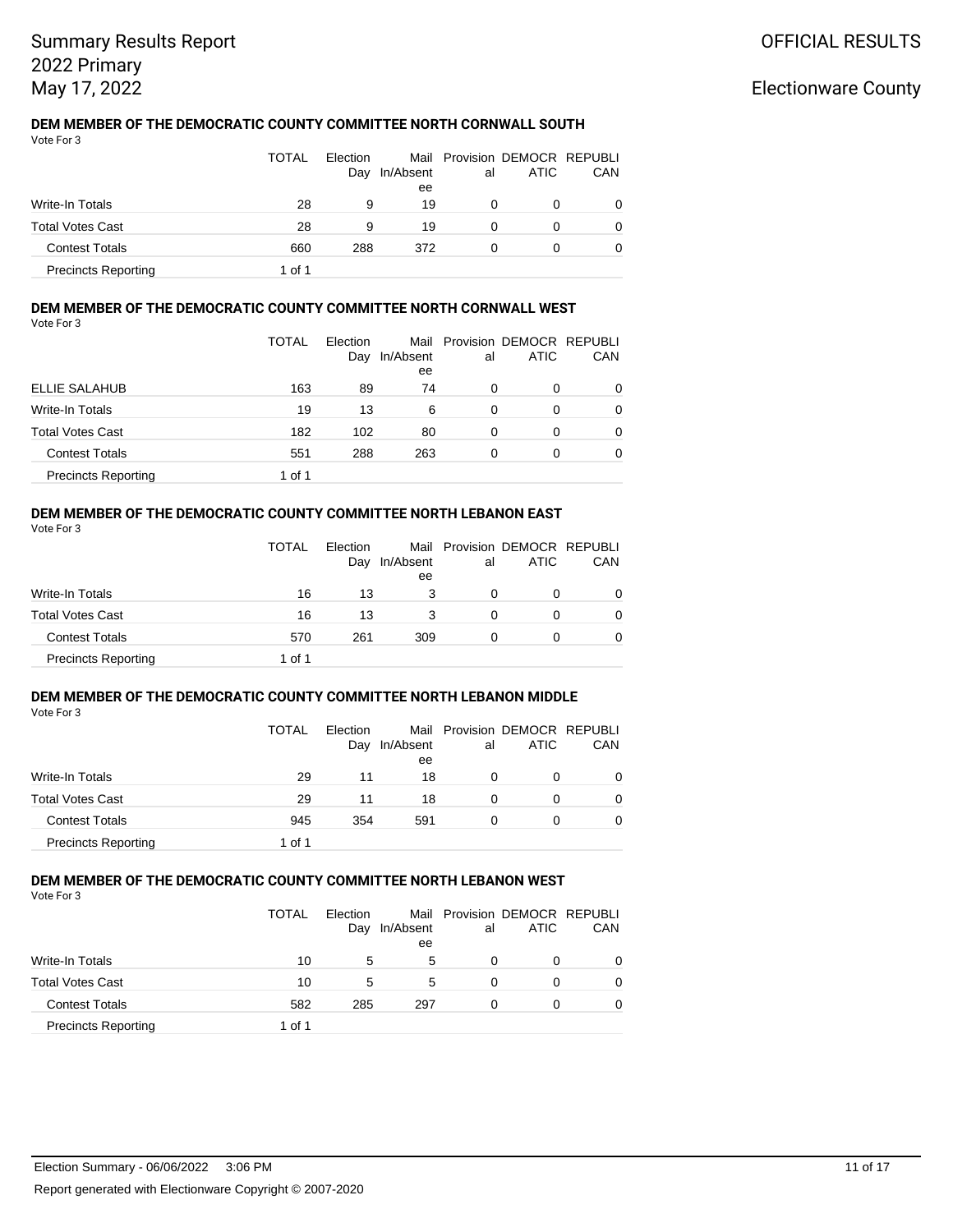### **DEM MEMBER OF THE DEMOCRATIC COUNTY COMMITTEE NORTH LONDONDERRY EAST** Vote For 3

|                            | TOTAL  | Election<br>Day | Mail<br>In/Absent<br>ee | al       | Provision DEMOCR REPUBLI<br><b>ATIC</b> | CAN |
|----------------------------|--------|-----------------|-------------------------|----------|-----------------------------------------|-----|
| <b>TIA MARINA EBERLY</b>   | 250    | 96              | 152                     | 2        | 0                                       | 0   |
| LISA SCULLIN RASHID        | 221    | 84              | 135                     | 2        | 0                                       | 0   |
| Write-In Totals            | 7      | 3               | 4                       | $\Omega$ | 0                                       | 0   |
| <b>Total Votes Cast</b>    | 478    | 183             | 291                     | 4        | 0                                       | 0   |
| <b>Contest Totals</b>      | 940    | 396             | 540                     | 4        | 0                                       | 0   |
| <b>Precincts Reporting</b> | 1 of 1 |                 |                         |          |                                         |     |

### **DEM MEMBER OF THE DEMOCRATIC COUNTY COMMITTEE NORTH LONDONDERRY NORTH** Vote For 3

|                            | TOTAL  | Election<br>Day | In/Absent<br>ee | al | Mail Provision DEMOCR REPUBLI<br><b>ATIC</b> | CAN      |
|----------------------------|--------|-----------------|-----------------|----|----------------------------------------------|----------|
| <b>PAUL FOGLE</b>          | 112    | 53              | 59              | 0  | 0                                            | 0        |
| Write-In Totals            | 6      | 5               |                 | 0  | 0                                            | $\Omega$ |
| <b>Total Votes Cast</b>    | 118    | 58              | 60              | 0  | 0                                            | 0        |
| <b>Contest Totals</b>      | 375    | 180             | 195             | 0  | 0                                            | $\Omega$ |
| <b>Precincts Reporting</b> | 1 of 1 |                 |                 |    |                                              |          |

### **DEM MEMBER OF THE DEMOCRATIC COUNTY COMMITTEE NORTH LONDONDERRY WEST** Vote For 3

|                            | <b>TOTAL</b> | Election<br>Day | Mail<br>In/Absent<br>ee | al             | Provision DEMOCR REPUBLI<br><b>ATIC</b> | <b>CAN</b> |
|----------------------------|--------------|-----------------|-------------------------|----------------|-----------------------------------------|------------|
| <b>HECTOR RIOS, JR.</b>    | 163          | 79              | 82                      | 2              | 0                                       | 0          |
| <b>LAURA QUICK</b>         | 224          | 114             | 108                     | 2              | 0                                       | 0          |
| LINDA D. WOELFLING         | 169          | 80              | 87                      | $\overline{2}$ | 0                                       | 0          |
| Write-In Totals            | 0            | 0               | 0                       | 0              | 0                                       | 0          |
| <b>Total Votes Cast</b>    | 556          | 273             | 277                     | 6              | 0                                       | 0          |
| <b>Contest Totals</b>      | 801          | 411             | 384                     | 6              | 0                                       | 0          |
| <b>Precincts Reporting</b> | 1 of 1       |                 |                         |                |                                         |            |

## **DEM MEMBER OF THE DEMOCRATIC COUNTY COMMITTEE SOUTH ANNVILLE**

|                            | TOTAL  | Election<br>Day | In/Absent<br>ee | al | Mail Provision DEMOCR REPUBLI<br>ATIC | CAN      |
|----------------------------|--------|-----------------|-----------------|----|---------------------------------------|----------|
| <b>MICHAEL SCHROEDER</b>   | 203    | 106             | 97              | 0  | 0                                     | $\Omega$ |
| <b>Write-In Totals</b>     | 16     | 9               |                 | 0  | 0                                     | $\Omega$ |
| <b>Total Votes Cast</b>    | 219    | 115             | 104             | 0  | 0                                     | $\Omega$ |
| <b>Contest Totals</b>      | 666    | 342             | 324             | 0  | 0                                     | 0        |
| <b>Precincts Reporting</b> | 1 of 1 |                 |                 |    |                                       |          |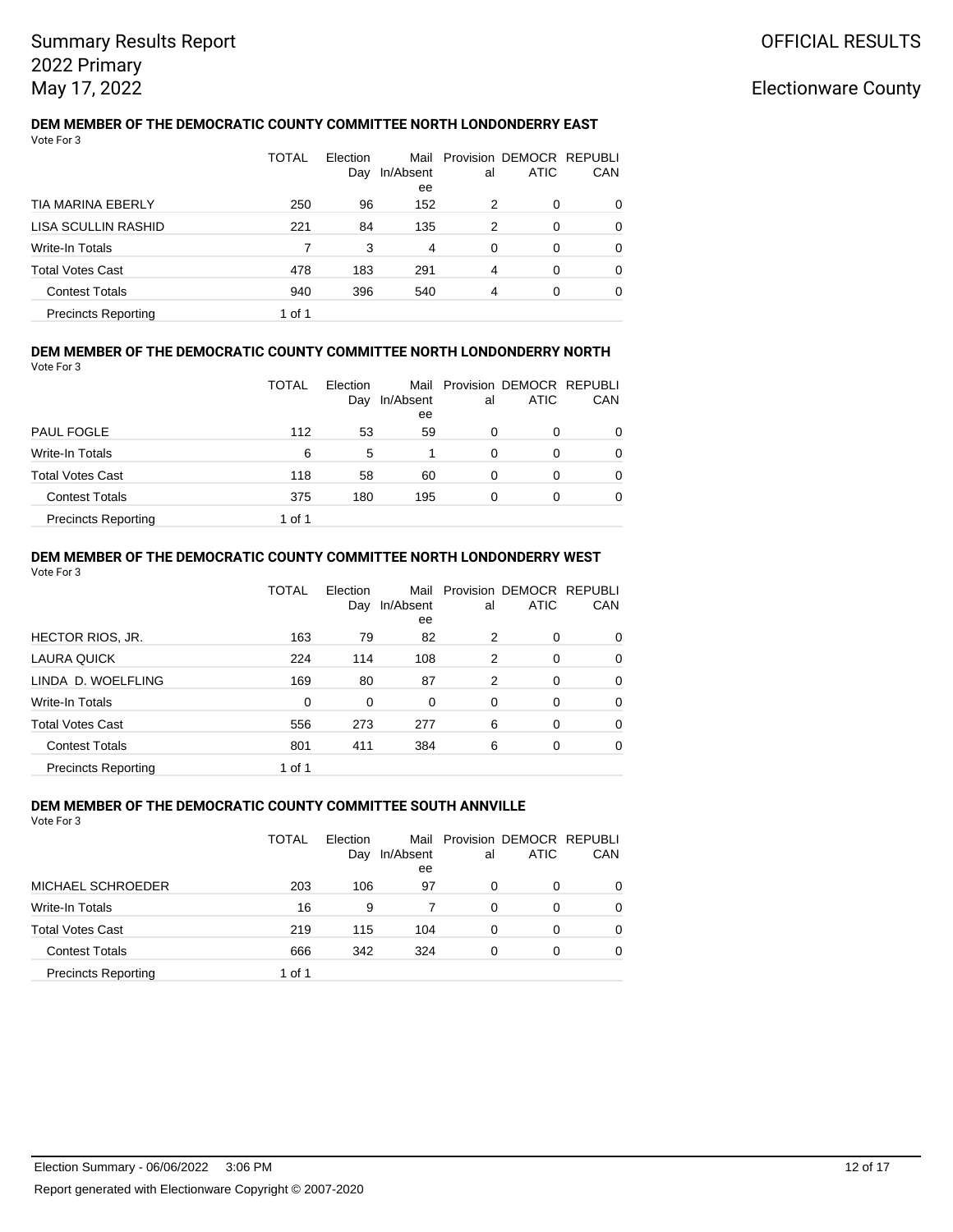#### **DEM MEMBER OF THE DEMOCRATIC COUNTY COMMITTEE SOUTH LEBANON NORTH** Vote For 3

|                            | <b>TOTAL</b> | Election | Day In/Absent<br>ee | al | Mail Provision DEMOCR REPUBLI<br>ATIC | CAN |
|----------------------------|--------------|----------|---------------------|----|---------------------------------------|-----|
| Write-In Totals            | 28           | 9        | 19                  |    | O                                     | 0   |
| <b>Total Votes Cast</b>    | 28           | 9        | 19                  |    |                                       | 0   |
| <b>Contest Totals</b>      | 522          | 252      | 270                 |    |                                       | 0   |
| <b>Precincts Reporting</b> | 1 of 1       |          |                     |    |                                       |     |

## **DEM MEMBER OF THE DEMOCRATIC COUNTY COMMITTEE SOUTH LEBANON SOUTH**

Vote For 3

|                            | <b>TOTAL</b> | Election |           |    | Mail Provision DEMOCR REPUBLI |          |
|----------------------------|--------------|----------|-----------|----|-------------------------------|----------|
|                            |              | Day      | In/Absent | al | <b>ATIC</b>                   | CAN      |
|                            |              |          | ee        |    |                               |          |
| KATE DEISSEROTH            | 208          | 98       | 110       | 0  | 0                             | 0        |
| Write-In Totals            | 14           | 5        | 9         | 0  | 0                             | 0        |
| <b>Total Votes Cast</b>    | 222          | 103      | 119       | 0  | 0                             | 0        |
| <b>Contest Totals</b>      | 696          | 318      | 378       | 0  | 0                             | $\Omega$ |
| <b>Precincts Reporting</b> | 1 of 1       |          |           |    |                               |          |

## **DEM MEMBER OF THE DEMOCRATIC COUNTY COMMITTEE SOUTH LEBANON WEST**

Vote For 3

|                            | <b>TOTAL</b> | Election<br>Day | In/Absent<br>ee | al | Mail Provision DEMOCR REPUBLI<br>ATIC | CAN      |
|----------------------------|--------------|-----------------|-----------------|----|---------------------------------------|----------|
| <b>ELLEN GECKER</b>        | 216          | 110             | 105             |    | 0                                     | 0        |
| Write-In Totals            | 18           | 12              | 6               | 0  | 0                                     | 0        |
| <b>Total Votes Cast</b>    | 234          | 122             | 111             |    | 0                                     | $\Omega$ |
| <b>Contest Totals</b>      | 754          | 366             | 387             |    | 0                                     | $\Omega$ |
| <b>Precincts Reporting</b> | 1 of 1       |                 |                 |    |                                       |          |

### **DEM MEMBER OF THE DEMOCRATIC COUNTY COMMITTEE SOUTH LONDONDERRY MIDDLE** Vote For 3

|                            | TOTAL  | Election<br>Day | Mail<br>In/Absent<br>ee | al             | Provision DEMOCR REPUBLI<br><b>ATIC</b> | CAN |
|----------------------------|--------|-----------------|-------------------------|----------------|-----------------------------------------|-----|
| <b>CALVIN CLEMENTS</b>     | 166    | 82              | 83                      | 1              | $\Omega$                                | 0   |
| RALPH DUQUETTE             | 124    | 60              | 63                      | 1              | 0                                       | 0   |
| <b>MONICA VON DOBENECK</b> | 147    | 74              | 73                      | 0              | $\Omega$                                | 0   |
| Write-In Totals            | 2      | $\Omega$        | 2                       | 0              | 0                                       | 0   |
| <b>Total Votes Cast</b>    | 439    | 216             | 221                     | $\overline{2}$ | $\Omega$                                | 0   |
| <b>Contest Totals</b>      | 686    | 333             | 351                     | 2              | 0                                       | 0   |
| <b>Precincts Reporting</b> | 1 of 1 |                 |                         |                |                                         |     |

#### **DEM MEMBER OF THE DEMOCRATIC COUNTY COMMITTEE SOUTH LONDONDERRY NORTH** Vote For 3

|                            | TOTAL  | Election<br>Day | In/Absent<br>ee | al | Mail Provision DEMOCR REPUBLI<br>ATIC | CAN      |
|----------------------------|--------|-----------------|-----------------|----|---------------------------------------|----------|
| Write-In Totals            | 52     | 40              | 12              | 0  | 0                                     | $\Omega$ |
| <b>Total Votes Cast</b>    | 52     | 40              | 12              | 0  | 0                                     | 0        |
| <b>Contest Totals</b>      | 906    | 486             | 420             | 0  | 0                                     | 0        |
| <b>Precincts Reporting</b> | 1 of 1 |                 |                 |    |                                       |          |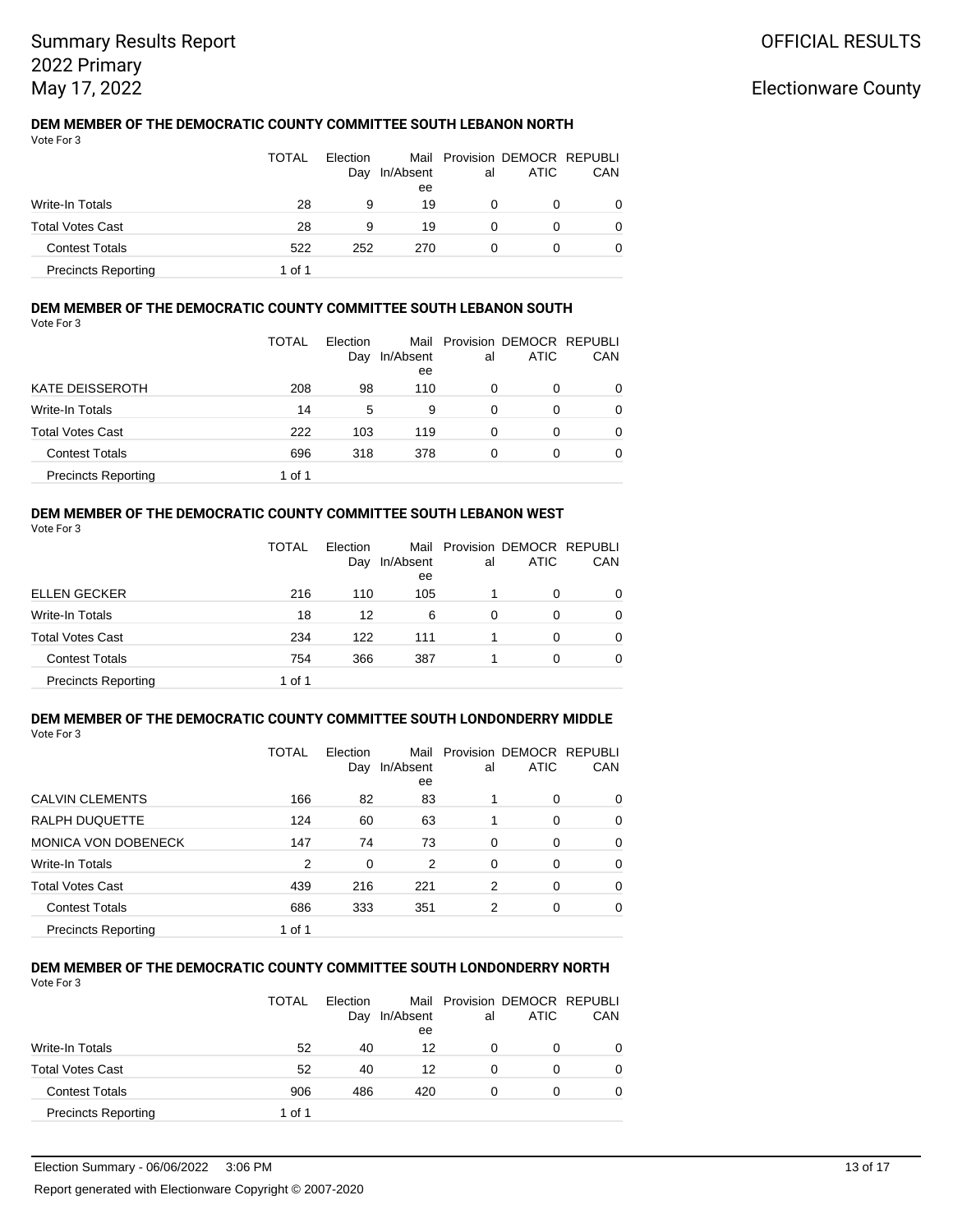### **DEM MEMBER OF THE DEMOCRATIC COUNTY COMMITTEE SOUTH LONDONDERRY SOUTH** Vote For 3

|                            | TOTAL  | Election<br>Day | Mail<br>In/Absent<br>ee | al | Provision DEMOCR REPUBLI<br><b>ATIC</b> | CAN |
|----------------------------|--------|-----------------|-------------------------|----|-----------------------------------------|-----|
| <b>LEANNE BURCHIK</b>      | 102    | 56              | 45                      | 1  | 0                                       | 0   |
| <b>MARK L. AMDAHL</b>      | 84     | 46              | 38                      | 0  | 0                                       | 0   |
| <b>BEA BROWN</b>           | 80     | 45              | 35                      | 0  | 0                                       | 0   |
| Write-In Totals            | 3      | 0               | 3                       | 0  | 0                                       | 0   |
| <b>Total Votes Cast</b>    | 269    | 147             | 121                     | 1  | 0                                       | 0   |
| <b>Contest Totals</b>      | 355    | 198             | 156                     |    | 0                                       | 0   |
| <b>Precincts Reporting</b> | 1 of 1 |                 |                         |    |                                         |     |

#### **DEM MEMBER OF THE DEMOCRATIC COUNTY COMMITTEE SWATARA NORTH** Vote For 3

| , , , , , , , , , ,        | <b>TOTAL</b> | Election<br>Day | In/Absent | Mail Provision DEMOCR REPUBLI<br>al | ATIC | <b>CAN</b> |
|----------------------------|--------------|-----------------|-----------|-------------------------------------|------|------------|
| Write-In Totals            | 12           | 11              | ee        | 0                                   | 0    | 0          |
| <b>Total Votes Cast</b>    | 12           | 11              |           | 0                                   | 0    | 0          |
| <b>Contest Totals</b>      | 234          | 108             | 126       | 0                                   | 0    | 0          |
| <b>Precincts Reporting</b> | 1 of 1       |                 |           |                                     |      |            |

## **DEM MEMBER OF THE DEMOCRATIC COUNTY COMMITTEE SWATARA SOUTH**

|                            | TOTAL  | Election<br>Day | In/Absent<br>ee | al | Mail Provision DEMOCR REPUBLI<br><b>ATIC</b> | CAN      |
|----------------------------|--------|-----------------|-----------------|----|----------------------------------------------|----------|
| <b>CYNTHIA DUBBS</b>       | 119    | 60              | 59              | 0  | 0                                            | 0        |
| <b>Write-In Totals</b>     | 3      |                 | 2               | 0  | 0                                            | $\Omega$ |
| <b>Total Votes Cast</b>    | 122    | 61              | 61              | 0  | 0                                            | 0        |
| <b>Contest Totals</b>      | 387    | 186             | 201             | 0  | 0                                            | 0        |
| <b>Precincts Reporting</b> | 1 of 1 |                 |                 |    |                                              |          |

## **DEM MEMBER OF THE DEMOCRATIC COUNTY COMMITTEE UNION GREEN POINT**

| Vote For 3 |  |
|------------|--|
|------------|--|

|                            | <b>TOTAL</b> | Election<br>Day | In/Absent<br>ee | al | Mail Provision DEMOCR REPUBLI<br>ATIC | CAN |
|----------------------------|--------------|-----------------|-----------------|----|---------------------------------------|-----|
| <b>Write-In Totals</b>     | 0            | 0               | 0               | 0  |                                       | 0   |
| <b>Total Votes Cast</b>    | 0            | 0               | 0               | 0  | 0                                     | 0   |
| <b>Contest Totals</b>      | 66           | 39              | 27              | 0  | 0                                     | 0   |
| <b>Precincts Reporting</b> | 1 of 1       |                 |                 |    |                                       |     |

### **DEM MEMBER OF THE DEMOCRATIC COUNTY COMMITTEE UNION LICKDALE**

|                            | TOTAL  | Election<br>Day | In/Absent<br>ee | al | Mail Provision DEMOCR REPUBLI<br>ATIC | CAN |
|----------------------------|--------|-----------------|-----------------|----|---------------------------------------|-----|
| Write-In Totals            | 9      | 8               | 0               |    | 0                                     | 0   |
| <b>Total Votes Cast</b>    | 9      | 8               | 0               |    | 0                                     | 0   |
| <b>Contest Totals</b>      | 280    | 138             | 141             |    | 0                                     | 0   |
| <b>Precincts Reporting</b> | 1 of 1 |                 |                 |    |                                       |     |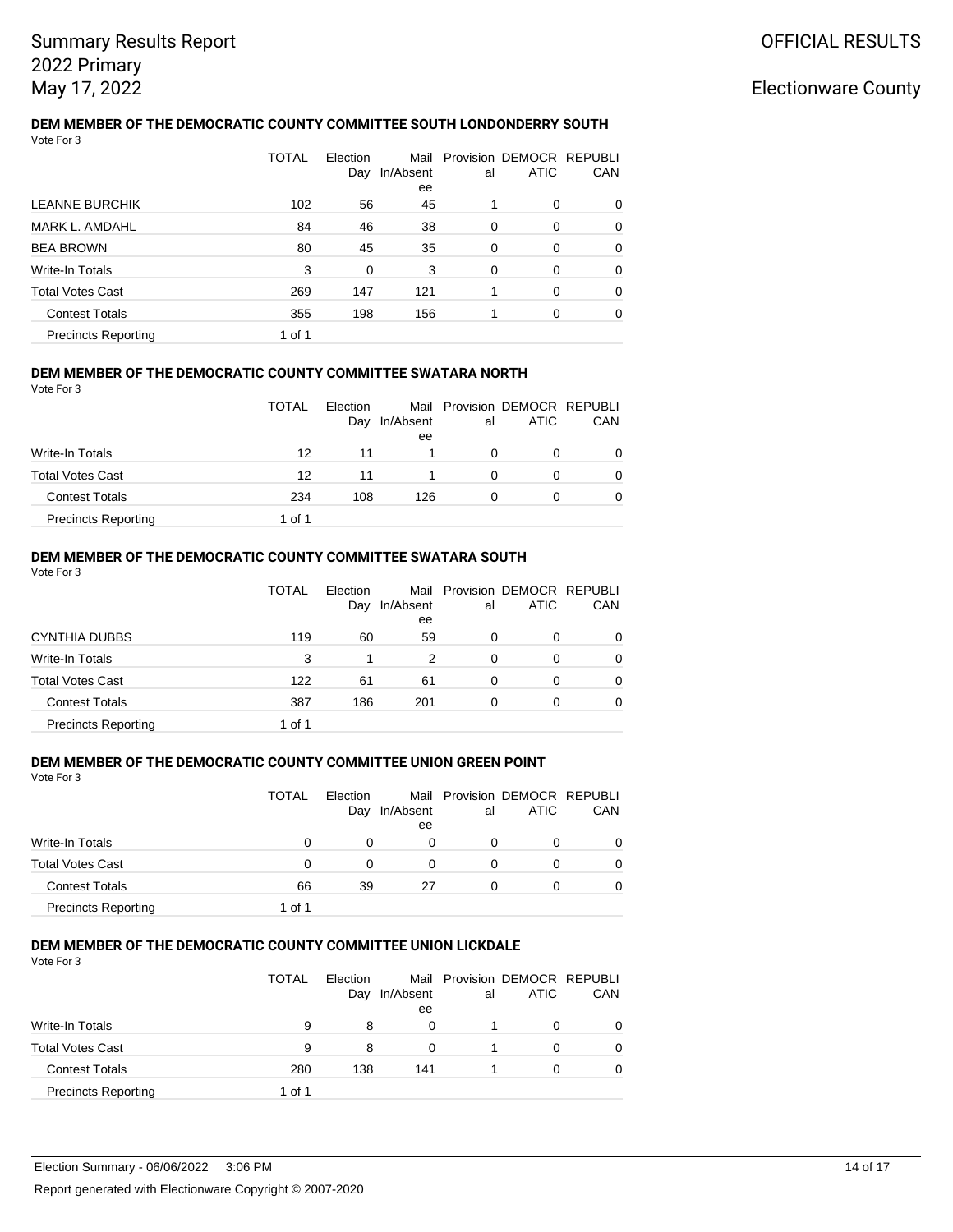## OFFICIAL RESULTS

## Electionware County

### **DEM MEMBER OF THE DEMOCRATIC COUNTY COMMITTEE WEST CORNWALL** Vote For 3

|                            | TOTAL  | Election<br>Dav | Mail<br>In/Absent<br>ee | al | Provision DEMOCR REPUBLI<br><b>ATIC</b> | CAN      |
|----------------------------|--------|-----------------|-------------------------|----|-----------------------------------------|----------|
| RONALD G. BOOGAARD         | 140    | 72              | 65                      | 3  | $\Omega$                                | 0        |
| MARILYN A. BOOGAARD        | 150    | 77              | 69                      | 4  | 0                                       | 0        |
| AMANDA MUSSER              | 176    | 100             | 74                      | 2  | 0                                       | 0        |
| Write-In Totals            | 1      |                 | 0                       | 0  | 0                                       | 0        |
| <b>Total Votes Cast</b>    | 467    | 250             | 208                     | 9  | $\Omega$                                | 0        |
| <b>Contest Totals</b>      | 639    | 378             | 252                     | 9  | $\Omega$                                | $\Omega$ |
| <b>Precincts Reporting</b> | 1 of 1 |                 |                         |    |                                         |          |

#### **DEM MEMBER OF THE DEMOCRATIC COUNTY COMMITTEE WEST LEBANON** Vote For 3

| 1 U U U U                  |              |                 |           |    |                                              |     |
|----------------------------|--------------|-----------------|-----------|----|----------------------------------------------|-----|
|                            | <b>TOTAL</b> | Election<br>Day | In/Absent | al | Mail Provision DEMOCR REPUBLI<br><b>ATIC</b> | CAN |
|                            |              |                 | ee        |    |                                              |     |
| <b>JO ELLEN LITZ</b>       | 37           | 15              | 22        | 0  | 0                                            | 0   |
| Write-In Totals            | 2            | 2               | $\Omega$  | 0  | 0                                            | 0   |
| <b>Total Votes Cast</b>    | 39           | 17              | 22        | 0  | 0                                            | 0   |
| <b>Contest Totals</b>      | 138          | 63              | 75        | 0  | 0                                            | 0   |
| <b>Precincts Reporting</b> | 1 of 1       |                 |           |    |                                              |     |
|                            |              |                 |           |    |                                              |     |

## **REP GOVERNOR**

|                            | <b>TOTAL</b> | Election<br>Day | Mail<br>In/Absent<br>ee | al | Provision DEMOCR REPUBLI<br><b>ATIC</b> | CAN |
|----------------------------|--------------|-----------------|-------------------------|----|-----------------------------------------|-----|
| <b>LOU BARLETTA</b>        | 4,269        | 3,867           | 397                     | 5  | 0                                       | 0   |
| DOUGLAS V. MASTRIANO       | 10,961       | 10,543          | 411                     | 7  | 0                                       | 0   |
| <b>NCHE ZAMA</b>           | 155          | 91              | 64                      | 0  | 0                                       | 0   |
| DAVE WHITE                 | 1,809        | 1,498           | 308                     | 3  | 0                                       | 0   |
| <b>MELISSA HART</b>        | 468          | 300             | 167                     | 1  | 0                                       | 0   |
| <b>BILL MCSWAIN</b>        | 2,368        | 1,851           | 517                     | 0  | 0                                       | 0   |
| <b>CHARLIE GEROW</b>       | 735          | 570             | 165                     | 0  | 0                                       | 0   |
| <b>JOE GALE</b>            | 181          | 147             | 34                      | 0  | 0                                       | 0   |
| <b>JAKE CORMAN</b>         | 380          | 207             | 173                     | 0  | 0                                       | 0   |
| Write-In Totals            | 61           | 42              | 19                      | 0  | 0                                       | 0   |
| <b>Total Votes Cast</b>    | 21,387       | 19,116          | 2,255                   | 16 | 0                                       | 0   |
| <b>Contest Totals</b>      | 21,576       | 19,256          | 2,304                   | 16 | 0                                       | 0   |
| <b>Precincts Reporting</b> | 60 of 60     |                 |                         |    |                                         |     |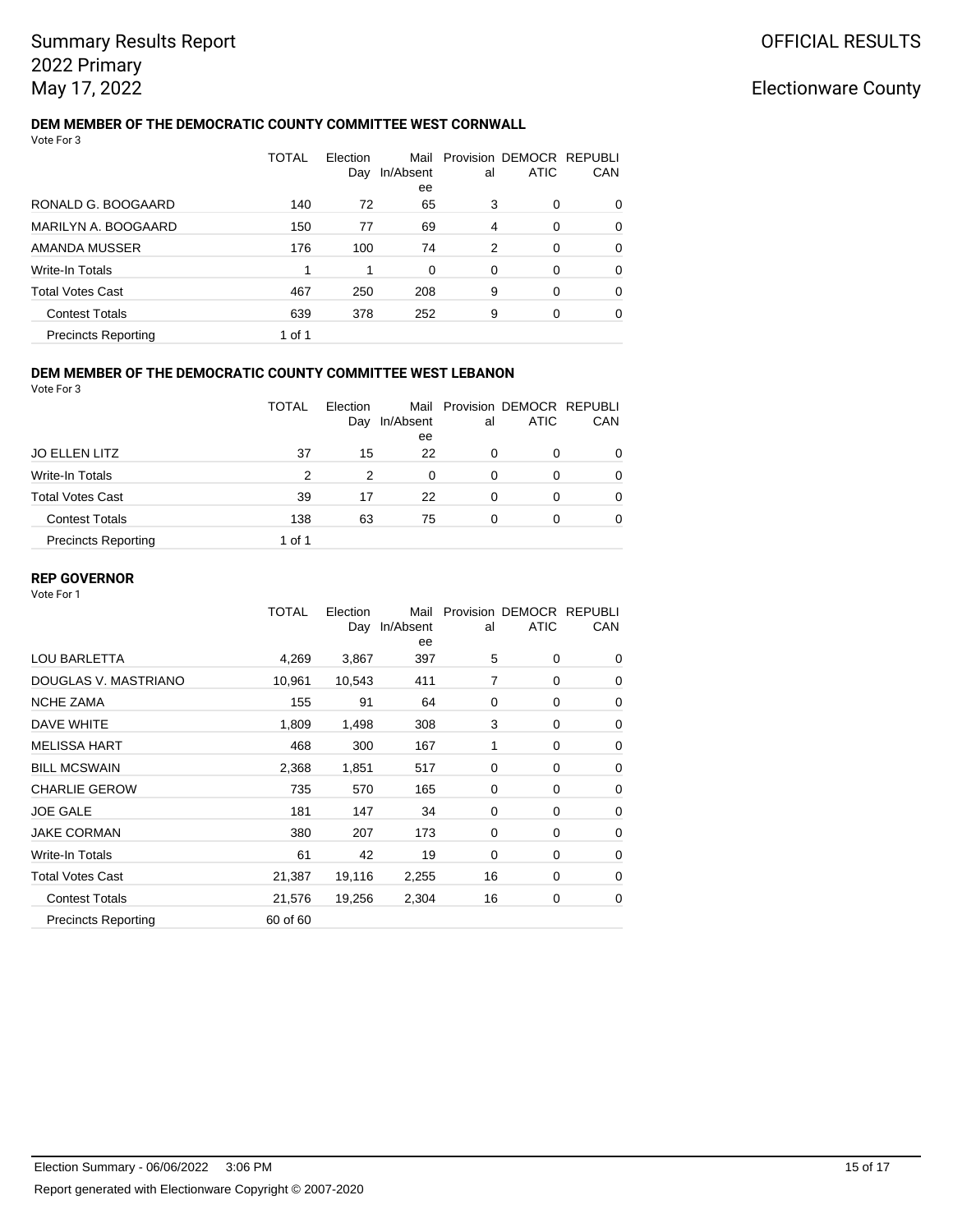## Electionware County

## **REP LIEUTENANT GOVERNOR**

| Vote For 1 |  |
|------------|--|
|------------|--|

|                              | <b>TOTAL</b> | Election<br>Day | Mail<br>In/Absent<br>ee | al             | Provision DEMOCR REPUBLI<br><b>ATIC</b> | CAN         |
|------------------------------|--------------|-----------------|-------------------------|----------------|-----------------------------------------|-------------|
| <b>CLARICE SCHILLINGER</b>   | 496          | 414             | 81                      | 1              | 0                                       | 0           |
| <b>JAMES EARL JONES</b>      | 894          | 789             | 104                     | 1              | 0                                       | 0           |
| <b>RICK SACCONE</b>          | 710          | 649             | 61                      | 0              | 0                                       | 0           |
| <b>JOHN BROWN</b>            | 245          | 210             | 35                      | 0              | 0                                       | 0           |
| <b>CHRIS FRYE</b>            | 456          | 369             | 87                      | 0              | 0                                       | $\mathbf 0$ |
| <b>JEFF COLEMAN</b>          | 1,199        | 973             | 224                     | 2              | 0                                       | 0           |
| <b>RUSS DIAMOND</b>          | 12,535       | 11,399          | 1,127                   | 9              | 0                                       | 0           |
| <b>CARRIE LEWIS DELROSSO</b> | 2,583        | 2,215           | 366                     | $\overline{2}$ | 0                                       | $\mathbf 0$ |
| <b>TEDDY DANIELS</b>         | 1,536        | 1,457           | 79                      | 0              | 0                                       | 0           |
| Write-In Totals              | 134          | 121             | 13                      | 0              | 0                                       | $\mathbf 0$ |
| <b>Total Votes Cast</b>      | 20,788       | 18,596          | 2,177                   | 15             | 0                                       | 0           |
| <b>Contest Totals</b>        | 21,575       | 19,256          | 2,304                   | 15             | 0                                       | $\mathbf 0$ |
| <b>Precincts Reporting</b>   | 60 of 60     |                 |                         |                |                                         |             |

## **REP REPRESENTATIVE IN CONGRESS 9TH DISTRICT**

|                            | <b>TOTAL</b> | Election<br>Day | Mail<br>In/Absent<br>ee | al | Provision DEMOCR REPUBLI<br>ATIC | CAN |
|----------------------------|--------------|-----------------|-------------------------|----|----------------------------------|-----|
| DAN MEUSER                 | 19.225       | 17.206          | 2,007                   | 12 | 0                                | 0   |
| Write-In Totals            | 186          | 144             | 42                      | 0  | 0                                | 0   |
| Total Votes Cast           | 19.411       | 17.350          | 2.049                   | 12 | 0                                | 0   |
| <b>Contest Totals</b>      | 21.573       | 19.256          | 2,305                   | 12 | 0                                | 0   |
| <b>Precincts Reporting</b> | 60 of 60     |                 |                         |    |                                  |     |

### **REP SENATOR IN THE GENERAL ASSEMBLY 48TH DISTRICT**

| Vote For |  |
|----------|--|
|----------|--|

|                            | TOTAL    | Election<br>Day | In/Absent<br>ee | al | Mail Provision DEMOCR REPUBLI<br>ATIC | CAN |
|----------------------------|----------|-----------------|-----------------|----|---------------------------------------|-----|
| <b>CHRIS GEBHARD</b>       | 19.584   | 17.544          | 2,025           | 15 | 0                                     | 0   |
| <b>Write-In Totals</b>     | 138      | 110             | 28              | 0  | 0                                     | 0   |
| <b>Total Votes Cast</b>    | 19.722   | 17.654          | 2,053           | 15 | 0                                     | 0   |
| <b>Contest Totals</b>      | 21.575   | 19.256          | 2,304           | 15 | 0                                     | 0   |
| <b>Precincts Reporting</b> | 60 of 60 |                 |                 |    |                                       |     |

## **REP REPRESENTATIVE IN THE GENERAL ASSEMBLY 101ST**

| Vote For 1 |  |  |
|------------|--|--|
|------------|--|--|

|                            | <b>TOTAL</b> | Election<br>Day | Mail<br>In/Absent<br>ee | al | Provision DEMOCR REPUBLI<br>ATIC | CAN      |
|----------------------------|--------------|-----------------|-------------------------|----|----------------------------------|----------|
| <b>JOHN SCHLEGEL</b>       | 7.106        | 6.259           | 840                     |    | 0                                | 0        |
| <b>Write-In Totals</b>     | 69           | 50              | 19                      | 0  | 0                                | $\Omega$ |
| <b>Total Votes Cast</b>    | 7,175        | 6,309           | 859                     |    | 0                                | 0        |
| <b>Contest Totals</b>      | 7.946        | 6.980           | 959                     |    | 0                                | $\Omega$ |
| <b>Precincts Reporting</b> | 28 of 28     |                 |                         |    |                                  |          |